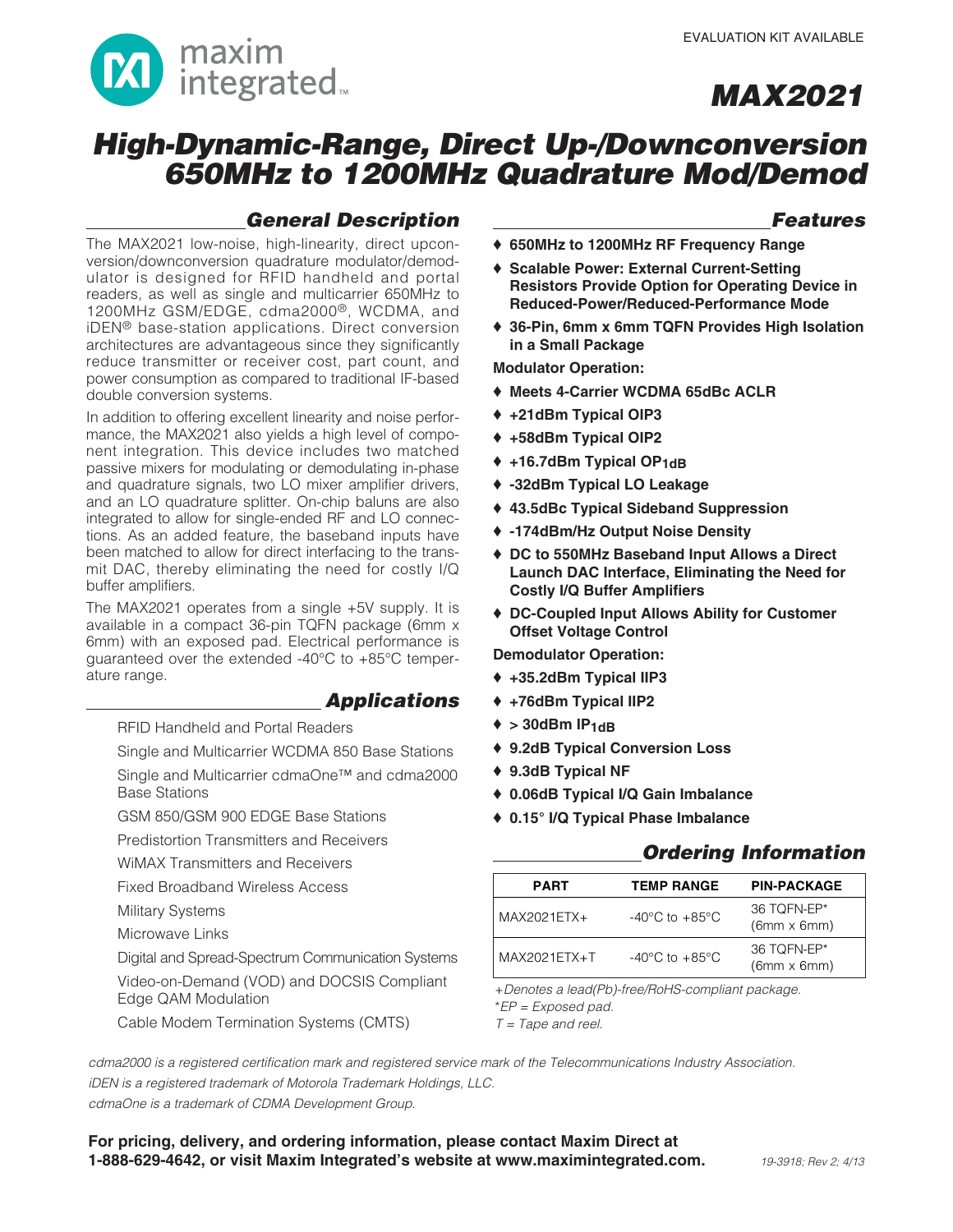## **High-Dynamic-Range, Direct Up-/Downconversion 650MHz to 1200MHz Quadrature Mod/Demod**

### **ABSOLUTE MAXIMUM RATINGS**

| BBI+, BBI-, BBQ+, BBQ- to GND-3.5V to (V <sub>CC</sub> + 0.3V) |  |
|----------------------------------------------------------------|--|
|                                                                |  |
|                                                                |  |
| Baseband Differential I/Q Input Power+20dBm                    |  |
|                                                                |  |
|                                                                |  |
|                                                                |  |

| Operating Case Temperature Range (Note 2)-40°C to +85°C |  |
|---------------------------------------------------------|--|
|                                                         |  |
| Storage Temperature Range 65°C to +150°C                |  |
| Lead Temperature (soldering, 10s)+300°C                 |  |
|                                                         |  |

**Note 1:** Based on junction temperature T<sub>J</sub> = T<sub>C</sub> + (θ<sub>JC</sub> x V<sub>CC</sub> x I<sub>CC</sub>). This formula can be used when the temperature of the exposed pad is known while the device is soldered down to a PCB. See the Applications Information section for details. The junction temperature must not exceed +150°C.

**Note 2:**  $T_C$  is the temperature on the exposed pad of the package.  $T_A$  is the ambient temperature of the device and PCB.

Stresses beyond those listed under "Absolute Maximum Ratings" may cause permanent damage to the device. These are stress ratings only, and functional operation of the device at these or any other conditions beyond those indicated in the operational sections of the specifications is not implied. Exposure to absolute maximum rating conditions for extended periods may affect device reliability.

### **PACKAGE THERMAL CHARACTERISTICS**

TQFN Junction-to-Ambient Thermal Resistance (θJA) (Notes 3, 4) .......................+34°C/W

Junction-to-Case Thermal Resistance (θJC) (Notes 1, 4) ......................+8.5°C/W

- **Note 3:** Junction temperature T<sub>J</sub> = T<sub>A</sub> + (θ<sub>JA</sub> x V<sub>CC</sub> x I<sub>CC</sub>). This formula can be used when the ambient temperature of the PCB is known. The junction temperature must not exceed +150°C.
- **Note 4:** Package thermal resistances were obtained using the method described in JEDEC specification JESD51-7, using a four-layer board. For detailed information on package thermal considerations, refer to **[www.maximintegrated.com/thermal-tutorial](http://www.maximintegrated.com/thermal-tutorial)**.

### **DC ELECTRICAL CHARACTERISTICS**

(MAX2021 Typical Application Circuit, VCC = 4.75V to 5.25V, GND = 0V, I/Q inputs terminated into 50Ω to GND, LO input terminated into 50Ω, RF output terminated into 50Ω, 0V common-mode input, R1 = 432Ω, R2 = 619Ω, R3 = 332Ω, TC = -40°C to +85°C, unless otherwise noted. Typical values are at  $V_{CC} = 5V$ ,  $T_C = +25^{\circ}C$ , unless otherwise noted.)

| <b>PARAMETER</b>               | <b>SYMBOL</b> | <b>CONDITIONS</b>                                       | MIN  | TYP  | <b>MAX</b> | <b>UNITS</b> |
|--------------------------------|---------------|---------------------------------------------------------|------|------|------------|--------------|
| Supply Voltage                 | Vcc           |                                                         | 4.75 | 5.00 | 5.25       |              |
| <b>Total Supply Current</b>    | <b>ITOTAL</b> | Pins 3, 13, 15, 31, 33 all connected to $V_{\text{CC}}$ | 230  | 271  | 315        | mA           |
| <b>Total Power Dissipation</b> |               |                                                         |      | 1355 | 1654       | mW           |

### **RECOMMENDED AC OPERATING CONDITIONS**

| <b>PARAMETER</b>      | <b>SYMBOL</b> | <b>CONDITIONS</b> | <b>MIN</b> | <b>TYP</b> | <b>MAX</b> | UNIT       |
|-----------------------|---------------|-------------------|------------|------------|------------|------------|
| RF Frequency (Note 5) | †RF           |                   | 650        |            | 1200       | <b>MHz</b> |
| LO Frequency (Note 5) | ĪLΟ           |                   | 750        |            | 1200       | MHz        |
| IF Frequency (Note 5) | İIF           |                   |            |            | 550        | MHz        |
| LO Power Range        | PLo           |                   | -6         |            | $+3$       | dBm        |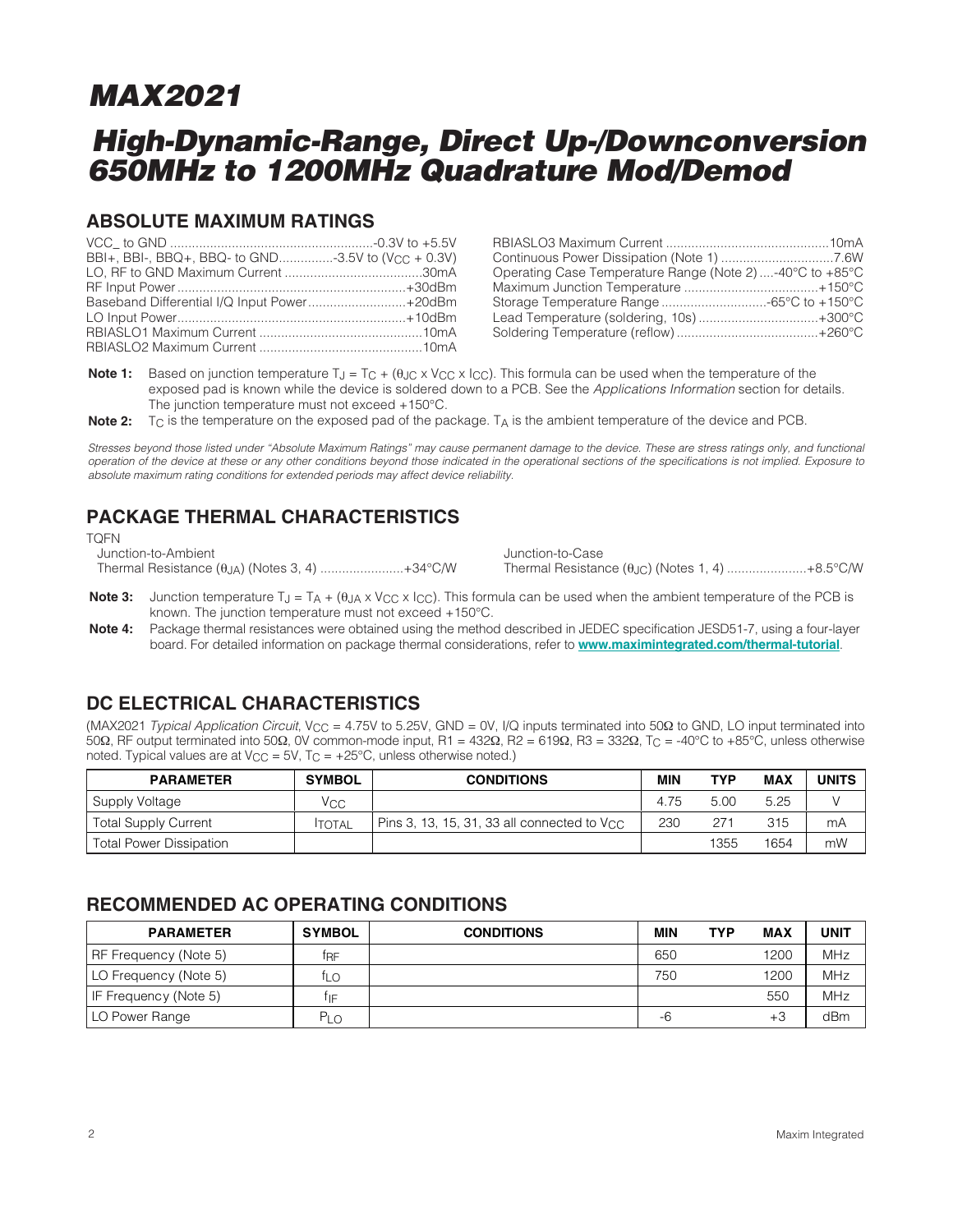### **High-Dynamic-Range, Direct Up-/Downconversion 650MHz to 1200MHz Quadrature Mod/Demod**

### **AC ELECTRICAL CHARACTERISTICS (Modulator)**

(MAX2021 Typical Application Circuit, V<sub>CC</sub> = 4.75V to 5.25V, GND = 0V, I/Q differential inputs driven from a 100Ω DC-coupled source, 0V common-mode input, PLO = 0dBm, 750MHz ≤ fLO ≤ 1200MHz, 50Ω LO and RF system impedance, R1 = 432Ω, R2 = 619Ω, R3 = 332Ω, T<sub>C</sub> = -40°C to +85°C. Typical values are at V<sub>CC</sub> = 5V, V<sub>BBI</sub> = 1.4V<sub>P-P</sub> differential, V<sub>BBQ</sub> = 1.4V<sub>P-P</sub> differential, f<sub>IQ</sub> = 1MHz, f<sub>LQ</sub> = 900MHz,  $T_C = +25^{\circ}C$ , unless otherwise noted.) (Note 6)

| <b>PARAMETER</b>                                  | <b>SYMBOL</b>    | <b>CONDITIONS</b>                                                                          |                       | <b>MIN</b> | <b>TYP</b> | <b>MAX</b>            | <b>UNITS</b> |
|---------------------------------------------------|------------------|--------------------------------------------------------------------------------------------|-----------------------|------------|------------|-----------------------|--------------|
| <b>BASEBAND INPUT</b>                             |                  |                                                                                            |                       |            |            |                       |              |
| Baseband Input Differential Impedance             |                  | $f_{1O} = 1 MHz$                                                                           |                       |            | 53         |                       | Ā            |
| BB Common-Mode Input Voltage                      |                  |                                                                                            |                       | $-3.5$     | 0          | $+3.5$                | $\vee$       |
| Range                                             |                  |                                                                                            |                       |            |            |                       |              |
| <b>LO INPUT</b>                                   |                  |                                                                                            |                       |            |            |                       |              |
| LO Input Return Loss                              |                  | RF and IF terminated (Note 7)                                                              |                       |            | 12         |                       | dB           |
| I/Q MIXER OUTPUTS                                 |                  |                                                                                            |                       |            |            |                       |              |
| Output IP3                                        | OIP3             | $fRR1 = 1.8 MHz$                                                                           | $f_{LO} = 900 MHz$    |            | 21.1       |                       | dBm          |
|                                                   |                  | $f_{B}$ <sub>RB2</sub> = 1.9MHz                                                            | $f_i \cap = 1000$ MHz |            | 22.3       |                       |              |
| Output IP2                                        | OIP <sub>2</sub> | $f_{BB1} = 1.8 MHz$ , $f_{BB2} = 1.9 MHz$                                                  |                       |            | 57.9       |                       | dBm          |
| Output P1dB                                       |                  | $f_{BB} = 25MHz$ , $P_{LO} = 0dBm$                                                         |                       | 16.7       |            | dBm                   |              |
| Output Power                                      | POUT             |                                                                                            |                       | 0.7        |            | dB <sub>m</sub>       |              |
| Output Power Variation Over<br>Temperature        |                  | $T_C = -40^{\circ}C$ to $+85^{\circ}C$                                                     |                       | $-0.016$   |            | $dB$ <sup>o</sup> $C$ |              |
| <b>Output-Power Flatness</b>                      |                  | Sweep f <sub>BB</sub> , P <sub>RF</sub> flatness for f <sub>BB</sub> from 1MHz<br>to 50MHz |                       |            | 0.15       |                       | dB           |
| <b>ACLR (1st Adjacent Channel</b><br>5MHz Offset) |                  | Single-carrier WCDMA (Note 8)                                                              |                       |            | 65         |                       | dBc          |
| LO Leakage                                        |                  | No external calibration, with each<br>baseband input terminated in 50A                     |                       |            | $-32$      |                       | dBm          |
| Sideband Suppression                              |                  | No external calibration,                                                                   | $P_{LO} = 0$ d $Bm$   | 30         | 39.6       |                       | dBc          |
|                                                   |                  | $f_{LO} = 920 MHz$                                                                         | $P_{LO} = -3dBm$      | 43.5       |            |                       |              |
| Output Noise Density                              |                  | Each baseband input terminated in 50A<br>(Note 9)                                          |                       | $-174$     |            | dBm/Hz                |              |
| Output Noise Floor                                |                  | $P_{OUT} = 0$ dBm, f <sub>LO</sub> = 900MHz (Note 10)                                      |                       |            | $-168$     |                       | dBm/Hz       |
| <b>RF Return Loss</b>                             |                  | (Note 7)                                                                                   |                       |            | 15         |                       | dB           |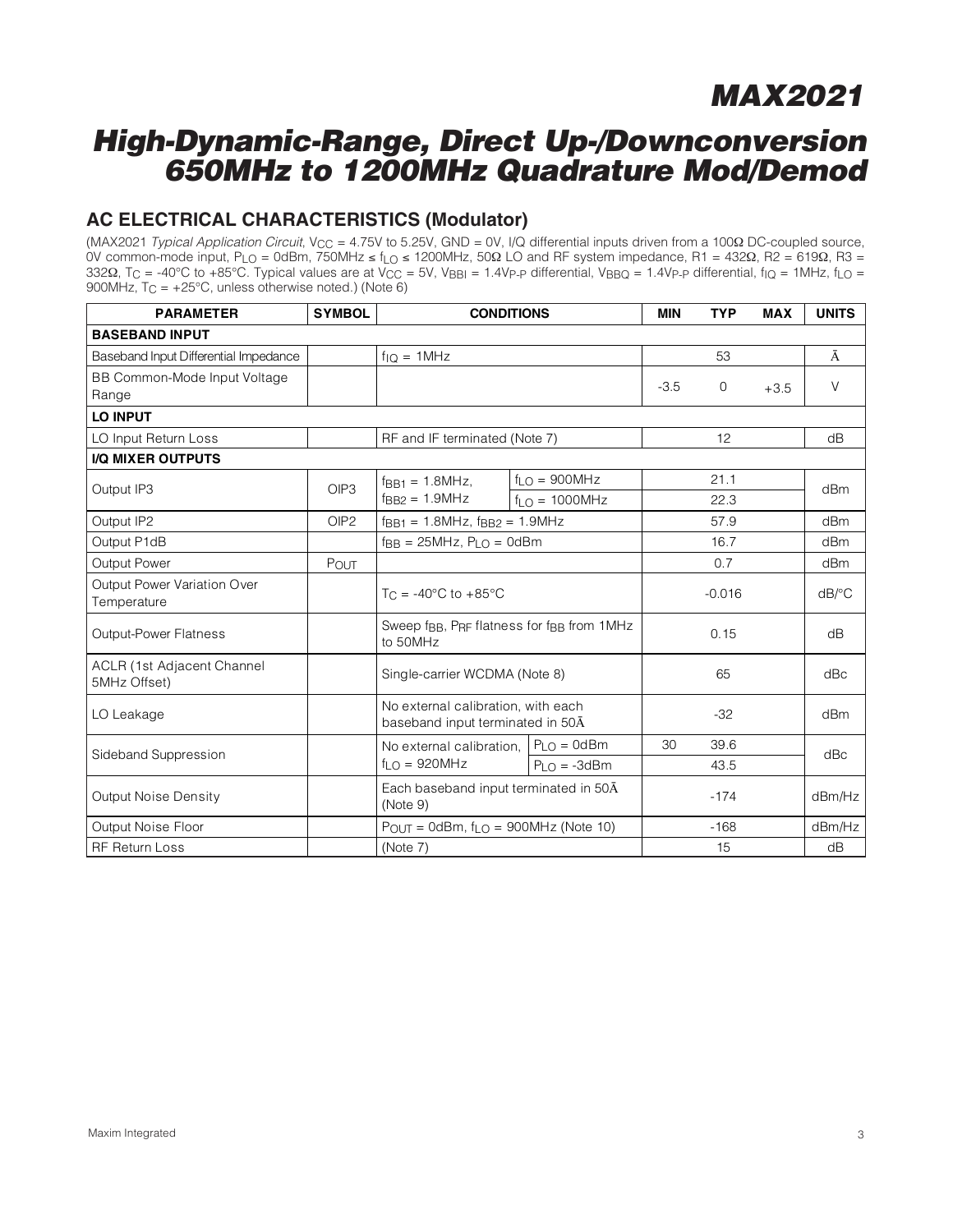## **High-Dynamic-Range, Direct Up-/Downconversion 650MHz to 1200MHz Quadrature Mod/Demod**

### **AC ELECTRICAL CHARACTERISTICS (Demodulator)**

(MAX2021 Typical Application Circuit when operated as a demodulator,  $V_{CC} = 4.75V$  to 5.25V, GND = 0V, I/Q outputs are recombined using network shown in Figure 5. Losses of combining network not included in measurements. V<sub>DC</sub> for BBI+. BBI-, BBQ+, BBQ- = 0V,  $PrF = PLO = 0$ dBm, 750MHz  $\le fLO \le 1200$ MHz, 50 $\Omega$  LO and RF system impedance, R1 = 432 $\Omega$ , R2 = 619 $\Omega$ , R3 = 332 $\Omega$ , T $C = -40^{\circ}$ C to +85°C. Typical values are at  $V_{CC}$  = 5V, T<sub>C</sub> = +25°C, unless otherwise noted.) (Note 6)

| <b>PARAMETER</b>                             | <b>SYMBOL</b>    | <b>CONDITIONS</b>                                                                                               |                                                                                                                                         | MIN   | <b>TYP</b> | <b>MAX</b> | <b>UNITS</b> |
|----------------------------------------------|------------------|-----------------------------------------------------------------------------------------------------------------|-----------------------------------------------------------------------------------------------------------------------------------------|-------|------------|------------|--------------|
| <b>RF INPUT</b>                              |                  |                                                                                                                 |                                                                                                                                         |       |            |            |              |
| <b>Conversion Loss</b>                       | Lc.              | $f_{BB} = 25MHz$ (Note 11)                                                                                      |                                                                                                                                         |       | 9.2        |            | dB           |
| Noise Figure                                 | NF.              | $fl$ $\cap$ = 900MHz                                                                                            |                                                                                                                                         |       | 9.3        |            | dB           |
| Noise Figure Under-Blocking                  | <b>NFBLOCK</b>   |                                                                                                                 | $f_{\text{BLOCKER}} = 900 \text{MHz}$ , $P_{\text{RF}} = 11 \text{dBm}$ ,<br>$f_{\text{RF}} = f_{\text{LO}} = 890 \text{MHz}$ (Note 12) |       |            |            | dB           |
| Input Third-Order Intercept                  | IIP3             |                                                                                                                 | $f_{\text{RF1}} = 925$ MHz, $f_{\text{RF2}} = 926$ MHz, $f_{\text{LO}} =$<br>900MHz, $P_{RF} = P_{I \cap I} = 0$ dBm, fspun = 24MHz     |       |            |            | dBm          |
| Input Second-Order Intercept                 | IIP <sub>2</sub> | $f_{RF1} = 925$ MHz, $f_{RF2} = 926$ MHz, $f_{LQ} =$<br>900MHz, $P_{RF} = P_{LO} = 0$ dBm, fspu $_{R} = 51$ MHz |                                                                                                                                         | 76    |            | dBm        |              |
| Input 1dB Compression                        | $P_{1dB}$        | $f_{IF} = 50MHz$ , $f_{LO} = 900MHz$ , $P_{LO} = 0dBm$                                                          |                                                                                                                                         |       | 30         |            | dBm          |
| I/Q Gain Mismatch                            |                  | $f_{\rm BB} = 1$ MHz, $f_{\rm LO} = 900$ MHz, $P_{\rm LO} = 0$ dBm                                              |                                                                                                                                         |       | 0.06       |            | dB           |
| I/Q Phase Mismatch                           |                  | $f_{\rm{BB}} = 1$ MHz,                                                                                          | $P_{LO} = 0$ dBm                                                                                                                        |       | 1.1        |            |              |
|                                              |                  | $f_{LO} = 900 MHz$                                                                                              | $P_{LO} = -3dBm$                                                                                                                        |       | 0.15       |            | Degrees      |
| Minimum Demodulation 3dB<br><b>Bandwidth</b> |                  | $LO = 1160MHz$ $LO > RF$                                                                                        |                                                                                                                                         | > 550 |            | <b>MHz</b> |              |
| Minimum 1dB Gain Flatness                    |                  | $LO = 1160MHz$ $LO > RF$                                                                                        |                                                                                                                                         |       | >450       |            | <b>MHz</b>   |

### **AC ELECTRICAL CHARACTERISTICS (Demodulator LO = 965MHz)**

(Typical Application Circuit when operated as a demodulator. I/Q outputs are recombined using network shown in Figure 5. Losses of combining network not included in measurements. RF and LO ports are driven from 50Ω sources. Typical values are for T<sub>A</sub> = +25°C,  $V_{\text{CC}} = 5.0V$ , I/Q DC voltage return = 0V, P<sub>RF</sub> = 0dBm, P<sub>LO</sub> = 0dBm, f<sub>RF</sub> = 780MHz, f<sub>LO</sub> = 965MHz, f<sub>IF</sub> = 185MHz, unless otherwise noted.)

| <b>PARAMETER</b>                     | <b>SYMBOL</b>    | <b>CONDITIONS</b>                                                                                                                        | MIN  | <b>TYP</b> | <b>MAX</b> | <b>UNITS</b> |
|--------------------------------------|------------------|------------------------------------------------------------------------------------------------------------------------------------------|------|------------|------------|--------------|
| <b>Conversion Loss</b>               | LC               |                                                                                                                                          |      | 10.1       |            | dB           |
| Noise Figure                         | <b>NFSSB</b>     |                                                                                                                                          |      | 10.4       |            | dB           |
| Noise Figure Under Blocking          | <b>NFBLOCK</b>   | $f_{\text{BLOCKER}} = 700$ MHz, $P_{\text{BLOCKER}} = 11$ dBm,<br>$f_{\text{LO}} = 965 \text{MHz}$ , f <sub>RF</sub> = 865MHz, (Note 12) |      | 19         |            | dB           |
| Input Third-Order Intercept<br>Point |                  | $frF_{RF1} = 780 MHz$ , $frF_{FP} = 781 MHz$ ,<br>$P_{RF1} = P_{RF2} = 0$ dBm, f <sub>IF1</sub> = 185MHz,<br>$f_{IF2} = 184 MHz$         |      | 34.5       |            |              |
|                                      | IIP <sub>3</sub> | $frF_{RF1} = 780 MHz, frF2 = 735 MHz,$<br>$P_{RF1} = P_{RF2} = 0$ dBm, f <sub>IF1</sub> = 185MHz,<br>$f_{IF2} = 230 MHz$                 | 34.6 |            | dBm        |              |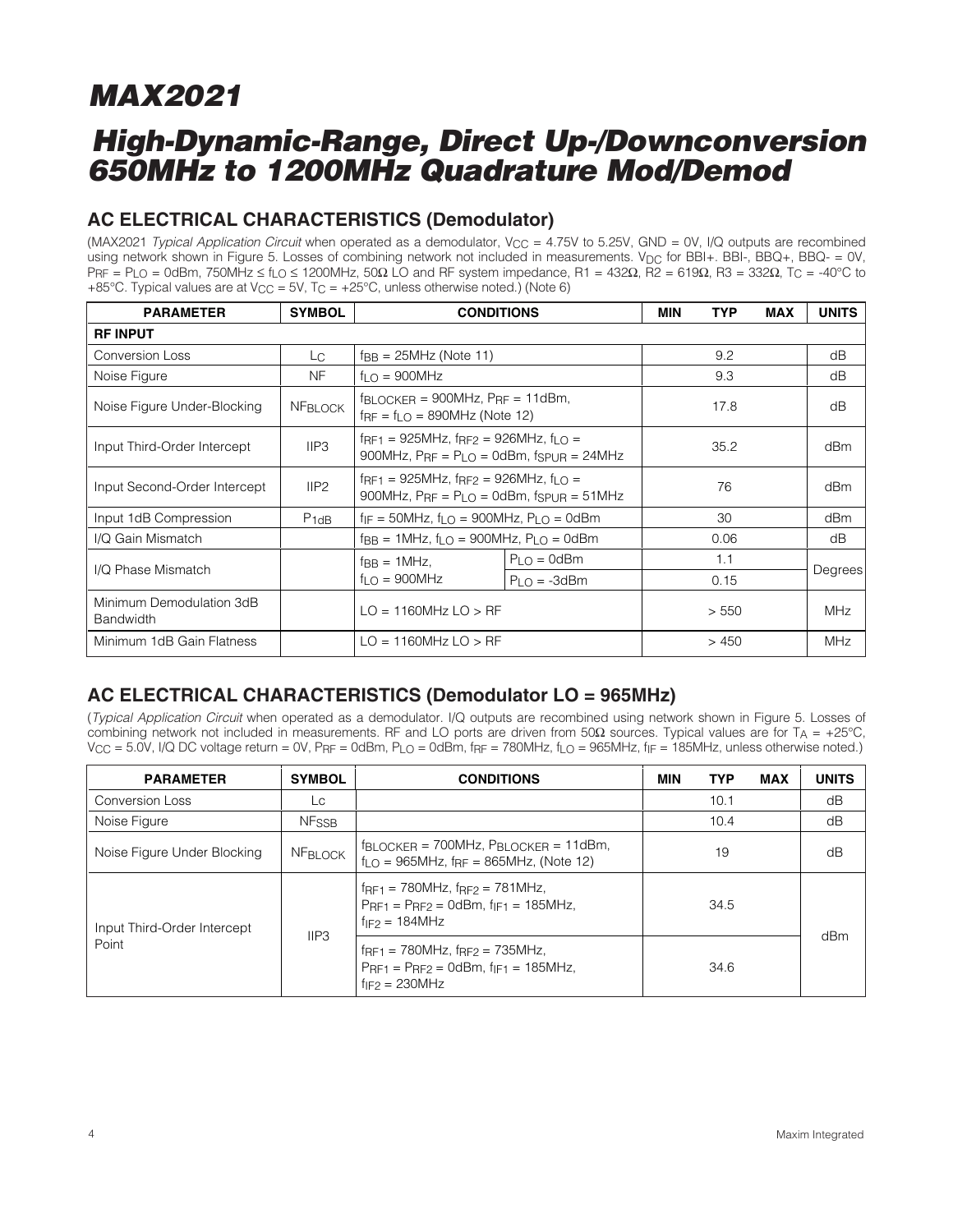## **High-Dynamic-Range, Direct Up-/Downconversion 650MHz to 1200MHz Quadrature Mod/Demod**

### **AC ELECTRICAL CHARACTERISTICS (Demodulator LO = 965MHz) (continued)**

(Typical Application Circuit when operated as a demodulator. I/Q outputs are recombined using network shown in Figure 5. Losses of combining network not included in measurements. RF and LO ports are driven from 50Ω sources. Typical values are for T<sub>A</sub> = +25°C,  $V_{\text{CC}} = 5.0V$ , I/Q DC voltage return = 0V, PRF = 0dBm, PLO = 0dBm, fRF = 780MHz, fLO = 965MHz, fiF = 185MHz, unless otherwise noted.)

| <b>PARAMETER</b>                                | <b>SYMBOL</b> | <b>CONDITIONS</b>                                                                                                                                |      | <b>TYP</b> | <b>MAX</b> | <b>UNITS</b> |
|-------------------------------------------------|---------------|--------------------------------------------------------------------------------------------------------------------------------------------------|------|------------|------------|--------------|
| Input Second-Order Intercept<br>Point           |               | $f_{RF1} = 780$ MHz, $f_{RF2} = 781$ MHz,<br>$PrF1 = PrF2 = OdBm$ , f <sub>IF1</sub> = 185MHz,<br>$f_{IF2} = 184 MHz$ , $f_{IF1} + f_{IF2}$ term |      | 70.1       |            | dBm          |
|                                                 | IIP2          | $f_{RF1}$ = 780MHz, $f_{RF2}$ = 735MHz,<br>$PRF1 = PRF2 = OdBm, f F1 = 185MHz,$<br>$f_{IF2} = 230 MHz$ , $f_{IF1} + f_{IF2}$ term                | 70.2 |            |            |              |
|                                                 |               | $2LO - 2RF$ , f <sub>RF</sub> = 872.5MHz, $P_{RF}$ = -10dBm                                                                                      |      | 84         |            |              |
|                                                 |               | $3LO - 3RF$ , f $RF = 903.333MHz$ , $P_{RF} = -10dBm$                                                                                            |      | 99         |            |              |
| Spurious Relative to a<br>Fundamental at 780MHz |               | $3RF - 2LO$ , $f_{RF} = 705MHz$ , $P_{RF} = -10dBm$                                                                                              |      | 105        |            | dBc          |
|                                                 |               | $4RF - 3LO$ , $f_{RF} = 770MHz$ , $P_{RF} = -10dBm$                                                                                              |      | 114        |            |              |
|                                                 |               | 5RF - 4LO, $f_{RF} = 809 MHz$ , $P_{RF} = -10dBm$                                                                                                | 115  |            |            |              |
| Input Compression from Linear                   |               | $PrF = 0$ dBm to 21dBm                                                                                                                           |      | 0.17       |            | dB           |
| I/Q Gain Mismatch                               |               |                                                                                                                                                  |      | 0.05       |            | dB           |
| I/Q Phase Mismatch                              |               |                                                                                                                                                  |      | 0.4        |            | Degrees      |
| 1dB Conversion Loss Flatness                    |               | $f_{\text{LO}} = 965$ MHz, $f_{\text{LO}} > f_{\text{RF}}$                                                                                       |      | 400        |            | <b>MHz</b>   |
| <b>RF Return Loss</b>                           |               |                                                                                                                                                  |      | 17         |            | dB           |
| LO Return Loss                                  |               |                                                                                                                                                  |      | 12         |            | dB           |

**Note 5:** Recommended functional range. Not production tested. Operation outside this range is possible, but with degraded performance of some parameters.

**Note 6:** Guaranteed by design and characterization.

**Note 7:** Parameter also applies to demodulator topology.

**Note 8:** Single-carrier WCDMA with 10.5dB peak-to-average ratio at 0.1% complementary cumulative distribution function, PRF = -10dBm (PRF is chosen to give -65dBc ACLR).

**Note 9:** No baseband drive input. Measured with the inputs terminated in 50Ω. At low output levels, the output noise is thermal.

**Note 10:** The output noise versus P<sub>OUT</sub> curve has the slope of LO noise (Ln dBc/Hz) due to reciprocal mixing.

**Note 11:** Conversion loss is measured from the single-ended RF input to single-ended combined baseband output.

**Note 12:** The LO noise (L = 10<sup>(Ln/10)</sup>), determined from the modulator measurements can be used to deduce the noise figure under-blocking at operating temperature (Tp in Kelvin), FBLOCK =  $1 + (Len - 1)$  Tp / To + LPBLOCK / (1000kTo), where  $To = 290K$ ,  $P_{\text{BLOCK}}$  in mW, k is Boltzmann's constant  $= 1.381 \times 10^{(-23)}$  J/K, and  $Len = 10^{(\text{Lc/10})}$ , Lc is the conversion loss. Noise figure under-blocking in dB is NFBLOCK = 10 x log (FBLOCK). Refer to Application Note 3632: Wideband LO Noise in Passive Transmit-Receive Mixer ICs.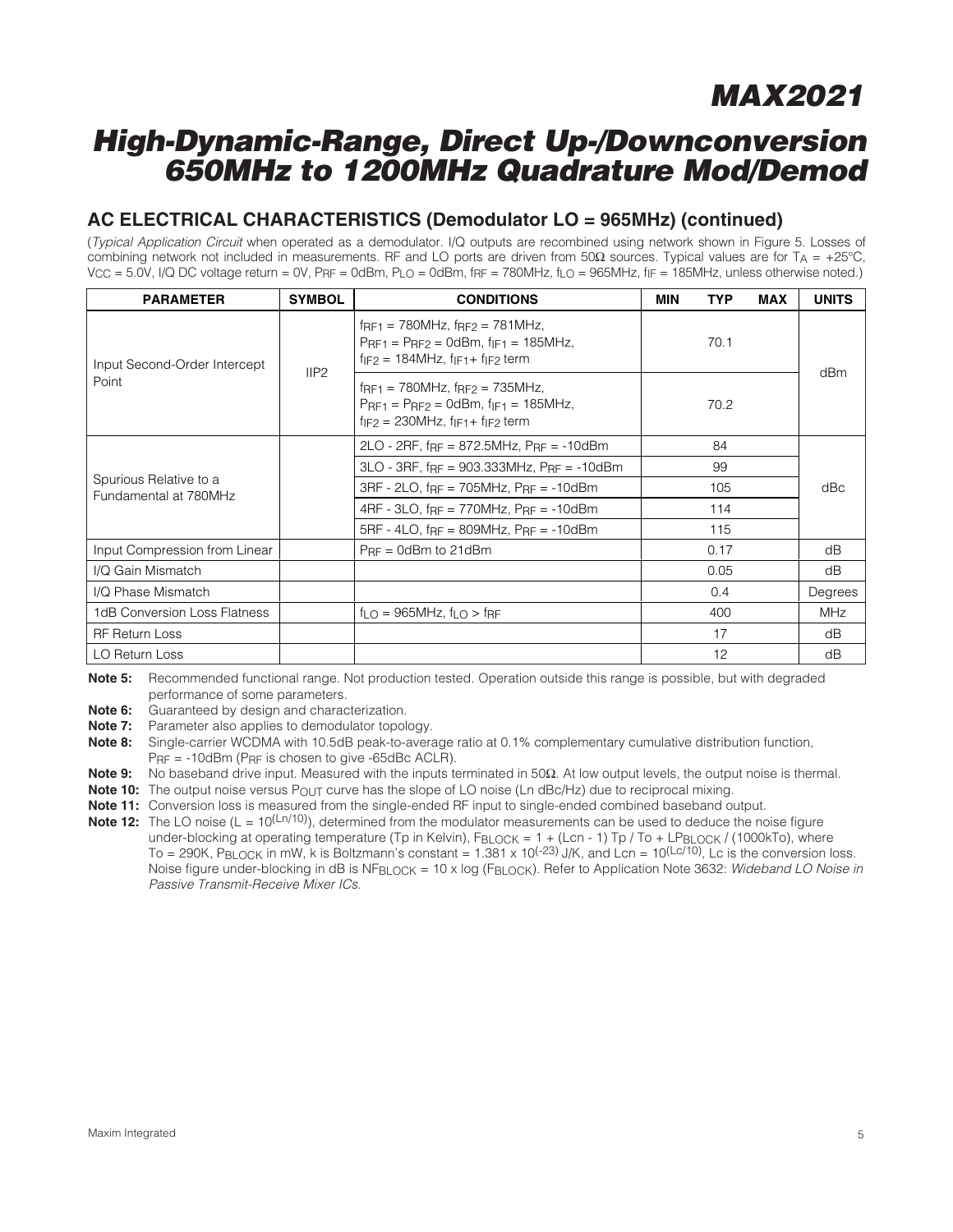## **High-Dynamic-Range, Direct Up-/Downconversion 650MHz to 1200MHz Quadrature Mod/Demod**

#### (MAX2021 Typical Application Circuit, V<sub>CC</sub> = 4.75V to 5.25V, GND = 0V, I/Q differential inputs driven from a 100Ω DC-coupled source, 0V common-mode input, PLO = 0dBm, 750MHz ≤ fLO ≤ 1200MHz, 50Ω LO and RF system impedance, R1 = 432Ω, R2 = 619Ω, R3 = 332Ω, T<sub>C</sub> = -40°C to +85°C. Typical values are at V<sub>CC</sub> = 5V, V<sub>BBI</sub> = 1.4V<sub>P-P</sub> differential, V<sub>BBQ</sub> = 1.4V<sub>P-P</sub> differential, f<sub>IQ</sub> = 1MHz,  $f_{\text{LO}} = 900$ MHz,  $T_{\text{C}} = +25$ °C, unless otherwise noted.)

**Typical Operating Characteristics**



6 Maxim Integrated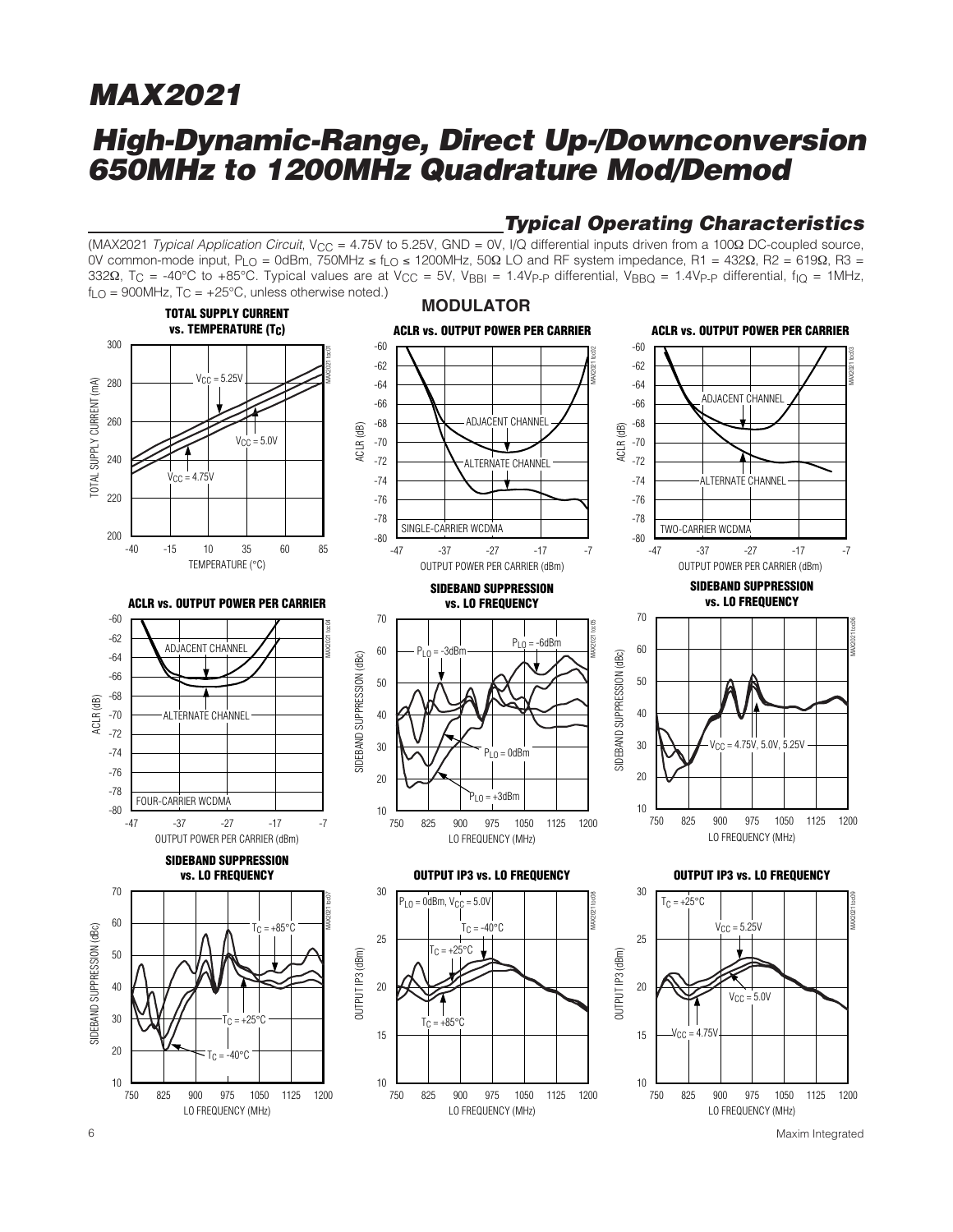### **High-Dynamic-Range, Direct Up-/Downconversion 650MHz to 1200MHz Quadrature Mod/Demod**



### **Typical Operating Characteristics (continued)**



Maxim Integrated 7

MAX2021 toc18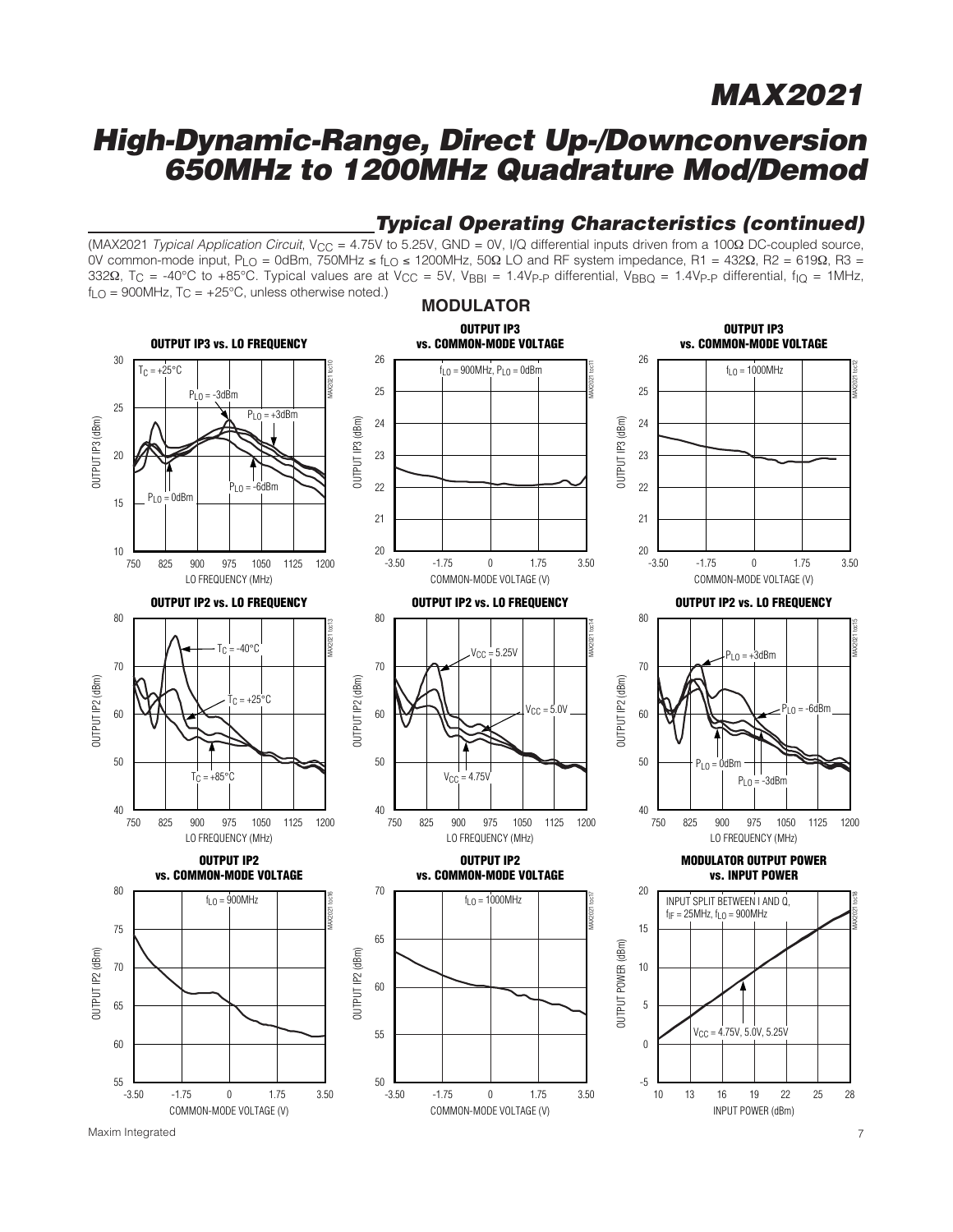## **High-Dynamic-Range, Direct Up-/Downconversion 650MHz to 1200MHz Quadrature Mod/Demod**

### **Typical Operating Characteristics (continued)**

(MAX2021 Typical Application Circuit, V<sub>CC</sub> = 4.75V to 5.25V, GND = 0V, I/Q differential inputs driven from a 100Ω DC-coupled source, 0V common-mode input, PLO = 0dBm, 750MHz ≤ fLO ≤ 1200MHz, 50Ω LO and RF system impedance, R1 = 432Ω, R2 = 619Ω, R3 = 332Ω, T<sub>C</sub> = -40°C to +85°C. Typical values are at V<sub>CC</sub> = 5V, V<sub>BBI</sub> = 1.4V<sub>P-P</sub> differential, V<sub>BBQ</sub> = 1.4V<sub>P-P</sub> differential, f<sub>IQ</sub> = 1MHz,  $f_{LO}$  = 900MHz, T<sub>C</sub> =  $+25^{\circ}$ C, unless otherwise noted.)

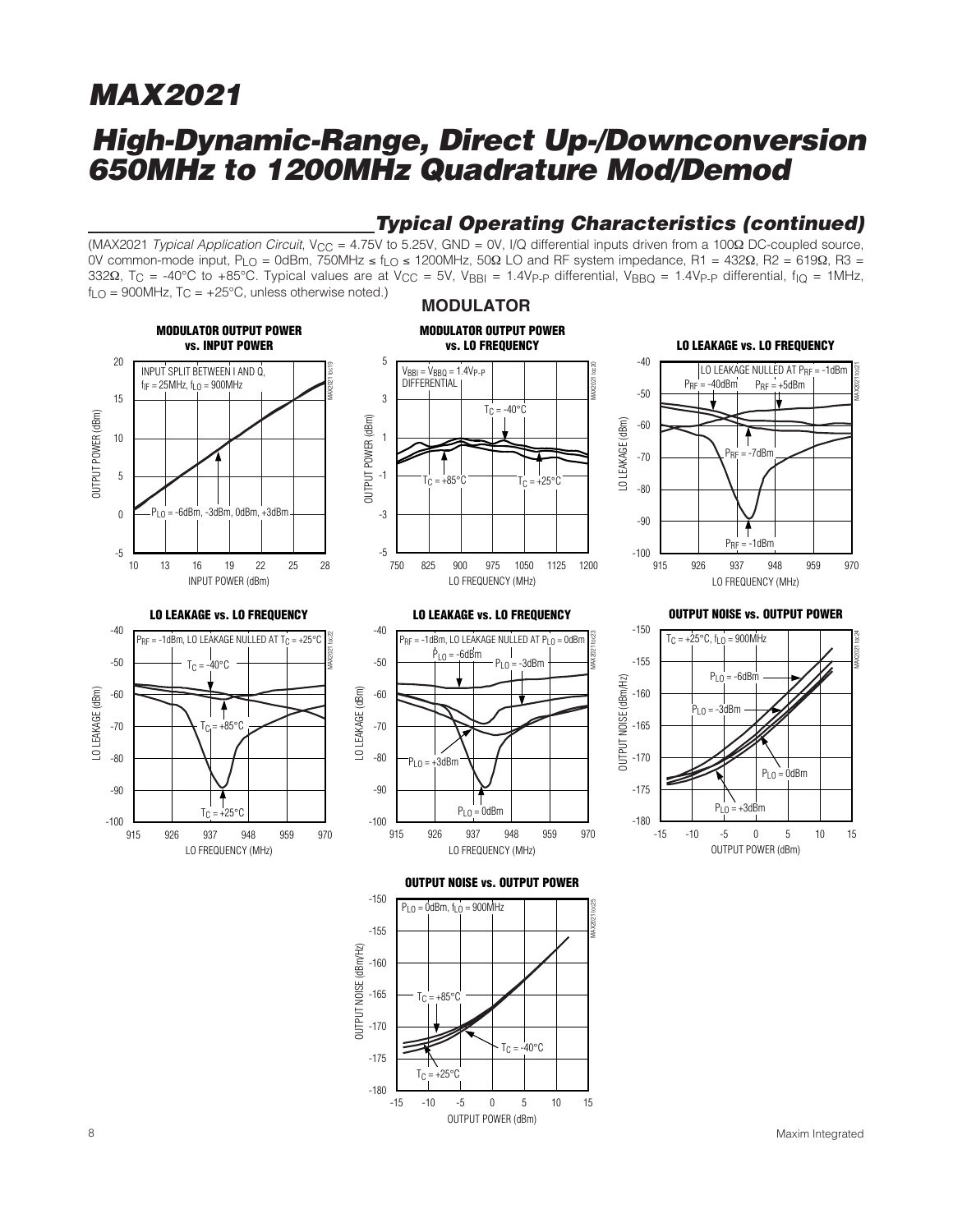## **High-Dynamic-Range, Direct Up-/Downconversion 650MHz to 1200MHz Quadrature Mod/Demod**

### **Typical Operating Characteristics**

(MAX2021 Typical Application Circuit, V<sub>CC</sub> = 4.75V to 5.25V, GND = 0V, I/Q outputs are recombined using network shown in Figure 5. Losses of combining network not included in measurements. P<sub>RF</sub> = 5dBm, P<sub>LO</sub> = 0dBm, 750MHz ≤ f<sub>LO</sub> ≤ 1200MHz, 50Ω LO and RF system impedance, R1 = 432Ω, R2 = 619Ω, R3 = 332Ω, Tc = -40°C to +85°C. Typical values are at Vcc = 5V, f<sub>LO</sub> = 900MHz, Tc = +25°C, unless otherwise noted.)



Maxim Integrated 9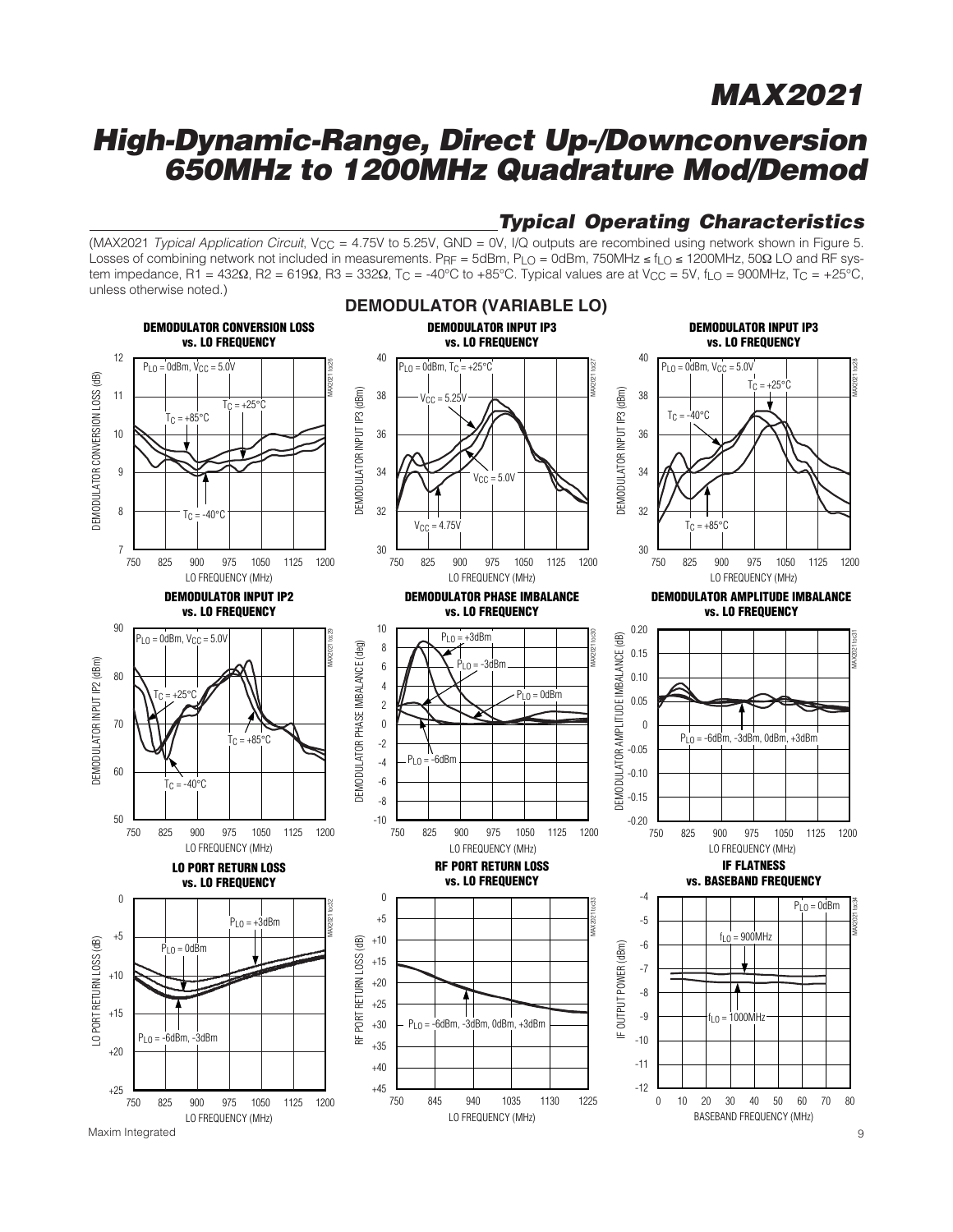## **High-Dynamic-Range, Direct Up-/Downconversion 650MHz to 1200MHz Quadrature Mod/Demod**

### **Typical Operating Characteristics**

RF FREQUENCY (MHz)

725 800 875

650 725 800 875 950

60

(MAX2021 Typical Application Circuit, V<sub>CC</sub> = 5.0V, GND = 0V, I/Q outputs are recombined using network shown in Figure 5. Losses of combining network not included in measurements. PRF = 0dBm, PLO = 0dBm, fLO = 965MHz,  $f_{IF} = f_{LO}$  - fRF, 50 $\Omega$  LO and RF system impedance, R1 = 432Ω, R2 = 619Ω, R3 = 332Ω, T<sub>A</sub> = +25°C, unless otherwise noted.)



RF FREQUENCY (MHz)

725 800 875

650 725 800 875 950

32

#### **DEMODULATOR (FIXED LO)**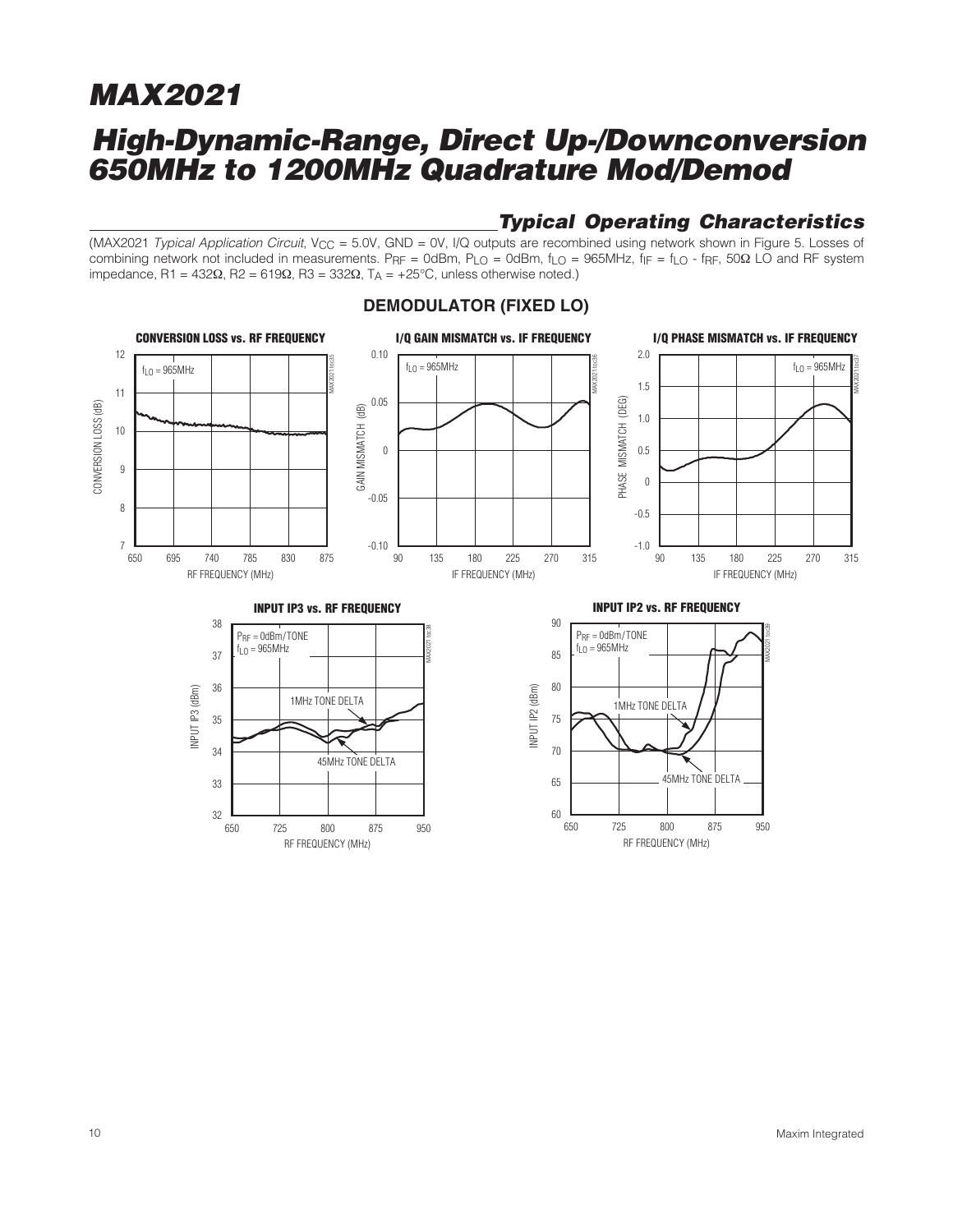## **High-Dynamic-Range, Direct Up-/Downconversion 650MHz to 1200MHz Quadrature Mod/Demod**

### **Pin Description**

| <b>PIN</b>                                         | <b>NAME</b>          | <b>FUNCTION</b>                                                                                                             |
|----------------------------------------------------|----------------------|-----------------------------------------------------------------------------------------------------------------------------|
| 1, 5, 9-12, 14, 16-19, 22,<br>24, 27-30, 32, 34-36 | <b>GND</b>           | Ground                                                                                                                      |
| 2                                                  | RBIASLO <sub>3</sub> | 3rd LO Amplifier Bias. Connect a 332A resistor to ground.                                                                   |
| 3                                                  | <b>VCCLOA</b>        | LO Input Buffer Amplifier Supply Voltage. Bypass to GND with 33pF and 0.1µF<br>capacitors as close as possible to the pin.  |
| 4                                                  | LO                   | Local Oscillator Input. 50A input impedance. Requires a DC-blocking capacitor.                                              |
| 6                                                  | RBIASLO1             | 1st LO Input Buffer Amplifier Bias. Connect a 432A resistor to ground.                                                      |
| $\overline{7}$                                     | N.C.                 | No Connection. Leave unconnected.                                                                                           |
| 8                                                  | RBIASLO <sub>2</sub> | 2nd LO Amplifier Bias. Connect a 619A resistor to ground.                                                                   |
| 13                                                 | VCCLOI1              | I-Channel 1st LO Amplifier Supply Voltage. Bypass to GND with 33pF and 0.1µF<br>capacitors as close as possible to the pin. |
| 15                                                 | VCCLOI2              | I-Channel 2nd LO Amplifier Supply Voltage. Bypass to GND with 33pF and 0.1µF<br>capacitors as close as possible to the pin. |
| 20                                                 | $BBI+$               | Baseband In-Phase Noninverting Port                                                                                         |
| 21                                                 | BBI-                 | Baseband In-Phase Inverting Port                                                                                            |
| 23                                                 | <b>RF</b>            | RF Port. This port is matched to 50A. Requires a DC-blocking capacitor.                                                     |
| 25                                                 | BBQ-                 | Baseband Quadrature Inverting Port                                                                                          |
| 26                                                 | $BBQ+$               | Baseband Quadrature Noninverting Port                                                                                       |
| 31                                                 | VCCLOQ2              | Q-Channel 2nd LO Amplifier Supply Voltage. Bypass to GND with 33pF and 0.1µF<br>capacitors as close as possible to the pin. |
| 33                                                 | VCCLOQ1              | Q-Channel 1st LO Amplifier Supply Voltage. Bypass to GND with 33pF and 0.1µF<br>capacitors as close as possible to the pin. |
| EP                                                 | <b>GND</b>           | Exposed Ground Pad. The exposed pad MUST be soldered to the ground plane using<br>multiple vias.                            |

### **Detailed Description**

The MAX2021 is designed for upconverting differential in-phase (I) and quadrature (Q) inputs from baseband to a 650MHz to 1200MHz RF frequency range. The device can also be used as a demodulator, downconverting an RF input signal directly to baseband. Applications include RFID handheld and portal readers, as well as single and multicarrier GSM/EDGE, cdma2000, WCDMA, and iDEN base stations. Direct conversion architectures are advantageous since they significantly reduce transmitter or receiver cost, part count, and power consumption as compared to traditional IF-based double conversion systems.

The MAX2021 integrates internal baluns, an LO buffer, a phase splitter, two LO driver amplifiers, two matched double-balanced passive mixers, and a wideband quadrature combiner. The MAX2021's high-linearity mixers, in conjunction with the part's precise in-phase and quadrature channel matching, enable the device to possess excellent dynamic range, ACLR, 1dB compression

point, and LO and sideband suppression characteristics. These features make the MAX2021 ideal for fourcarrier WCDMA operation.

#### **LO Input Balun, LO Buffer, and Phase Splitter**

The MAX2021 requires a single-ended LO input, with a nominal power of 0dBm. An internal low-loss balun at the LO input converts the single-ended LO signal to a differential signal at the LO buffer input. In addition, the internal balun matches the buffer's input impedance to 50 $Ω$  over the entire band of operation.

The output of the LO buffer goes through a phase splitter, which generates a second LO signal that is shifted by 90° with respect to the original. The 0° and 90° LO signals drive the I and Q mixers, respectively.

#### **LO Driver**

Following the phase splitter, the 0° and 90° LO signals are each amplified by a two-stage amplifier to drive the I and Q mixers. The amplifier boosts the level of the LO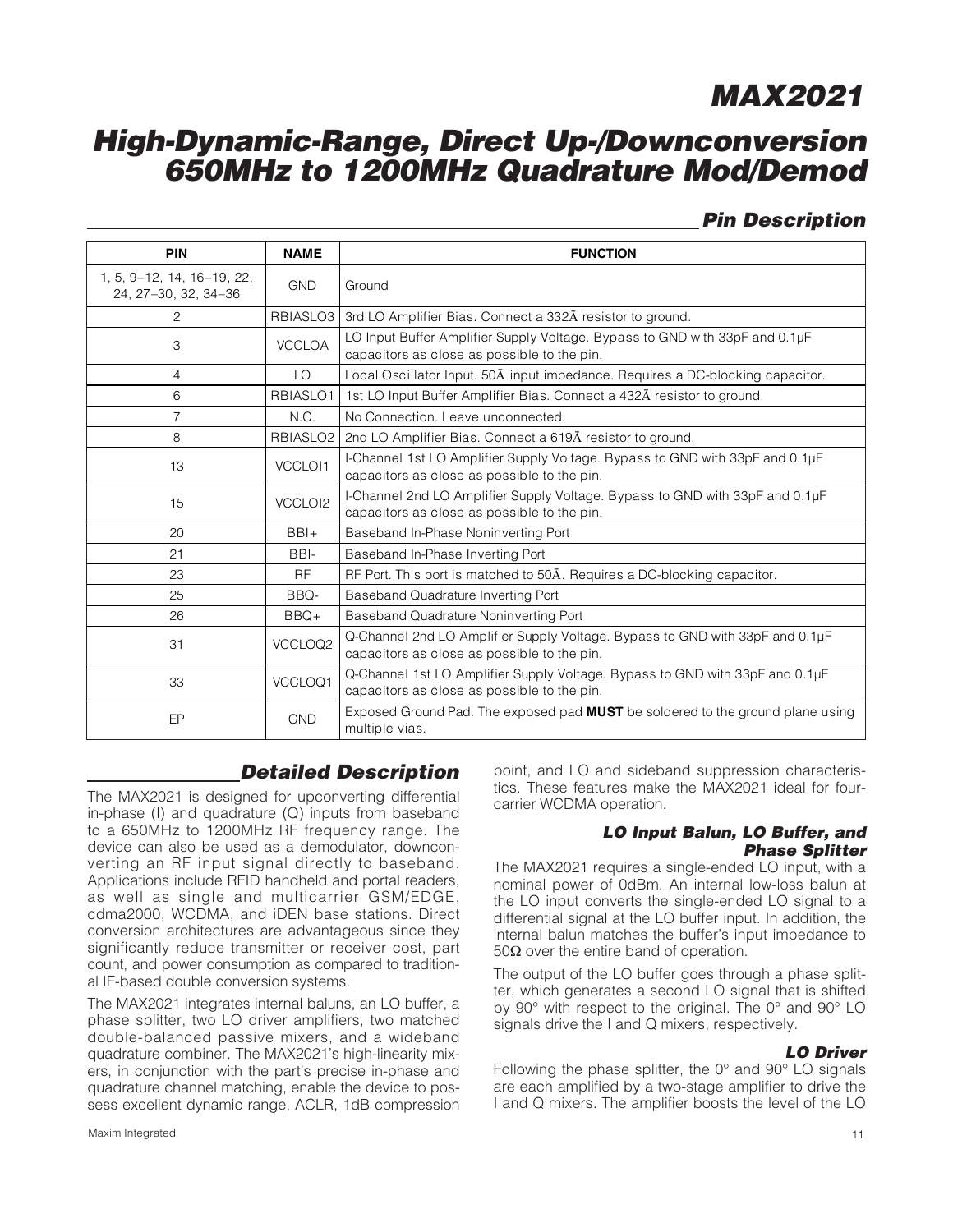## **High-Dynamic-Range, Direct Up-/Downconversion 650MHz to 1200MHz Quadrature Mod/Demod**

signals to compensate for any changes in LO drive levels. The two-stage LO amplifier allows a wide input power range for the LO drive. The MAX2021 can tolerate LO level swings from -6dBm to +3dBm.

#### **I/Q Modulator**

The MAX2021 modulator is composed of a pair of matched double-balanced passive mixers and a balun. The I and Q differential baseband inputs accept signals from DC to 550MHz with differential amplitudes up to 4VP-P. The wide input bandwidths allow operation of the MAX2021 as either a direct RF modulator or as an image-reject mixer. The wide common-mode compliance range allows for direct interface with the baseband DACs. No active buffer circuitry is required between the baseband DACs and the MAX2021 for cdma2000 and WCDMA applications.

The I and Q signals directly modulate the 0° and 90° LO signals and are upconverted to the RF frequency. The outputs of the I and Q mixers are combined through a balun to produce a singled-ended RF output.

#### **Applications Information**

#### **LO Input Drive**

The LO input of the MAX2021 is internally matched to 50Ω, and requires a single-ended drive at a 750MHz to 1200MHz frequency range. An integrated balun converts the singled-ended input signal to a differential signal at the LO buffer differential input. An external DC-blocking capacitor is the only external part required at this interface. The LO input power should be within the -6dBm to +3dBm range. An LO input power of -3dBm is recommended for best overall peformance.

#### **Modulator Baseband I/Q Input Drive**

Drive the MAX2021 I and Q baseband inputs differentially for best performance. The baseband inputs have a 53Ω differential input impedance. The optimum source impedance for the I and Q inputs is 100Ω differential. This source impedance achieves the optimal signal transfer to the I and Q inputs, and the optimum output RF impedance match. The MAX2021 can accept input power levels of up to +20dBm on the I and Q inputs. Operation with complex waveforms, such as CDMA carriers or GSM signals, utilize input power levels that are far lower. This lower power operation is made necessary by the high peak-to-average ratios of these complex waveforms. The peak signals must be kept below the compression level of the MAX2021.

The four baseband ports need some form of DC return to establish a common mode that the on-chip circuitry drives. This can be achieved by directly DC-coupling to the baseband ports (staying within the  $\pm 3.5V$  commonmode range), through an inductor to ground, or through a low-value resistor to ground.

The MAX2021 is designed to interface directly with Maxim high-speed DACs. This generates an ideal total transmitter lineup, with minimal ancillary circuit elements. Such DACs include the MAX5875 series of dual DACs, and the MAX5895 dual interpolating DAC. These DACs have ground-referenced differential current outputs. Typical termination of each DAC output into a 50Ω load resistor to ground, and a 10mA nominal DC output current results in a 0.5V common-mode DC level into the modulator I/Q inputs. The nominal signal level provided by the DACs will be in the -12dBm range for a single CDMA or WCDMA carrier, reducing to -18dBm per carrier for a four-carrier application.

The I/Q input bandwidth is greater than 50MHz at -0.1dB response. The direct connection of the DAC to the MAX2021 ensures the maximum signal fidelity, with no performance-limiting baseband amplifiers required. The DAC output can be passed through a lowpass filter to remove the image frequencies from the DAC's output response. The MAX5895 dual interpolating DAC can be operated at interpolation rates up to x8. This has the benefit of moving the DAC image frequencies to a very high, remote frequency, easing the design of the baseband filters. The DAC's output noise floor and interpolation filter stopband attenuation are sufficiently good to ensure that the 3GPP noise floor requirement is met for large frequency offsets, 60MHz for example, with no filtering required on the RF output of the modulator.

Figure 1 illustrates the ease and efficiency of interfacing the MAX2021 with a Maxim DAC (in this case the MAX5895 dual 16-bit interpolating-modulating DAC) and with Maxim VGA and VCO/Synth ICs.

The MAX5895 DAC has programmable gain and differential offset controls built in. These can be used to optimize the LO leakage and sideband suppression of the MAX2021 quadrature modulator.

#### **RF Output**

The MAX2021 utilizes an internal passive mixer architecture that enables the device to possess an exceptionally low-output noise floor. With such architectures, the total output noise is typically a power summation of the theoretical thermal noise (KTB) and the noise contribution from the on-chip LO buffer circuitry. As demonstrated in the Typical Operating Characteristics, the MAX2021's output noise approaches the thermal limit of -174dBm/Hz for lower output power levels. As the output power increases, the noise level tracks the noise contribution from the LO buffer circuitry, which is approximately -168dBc/Hz.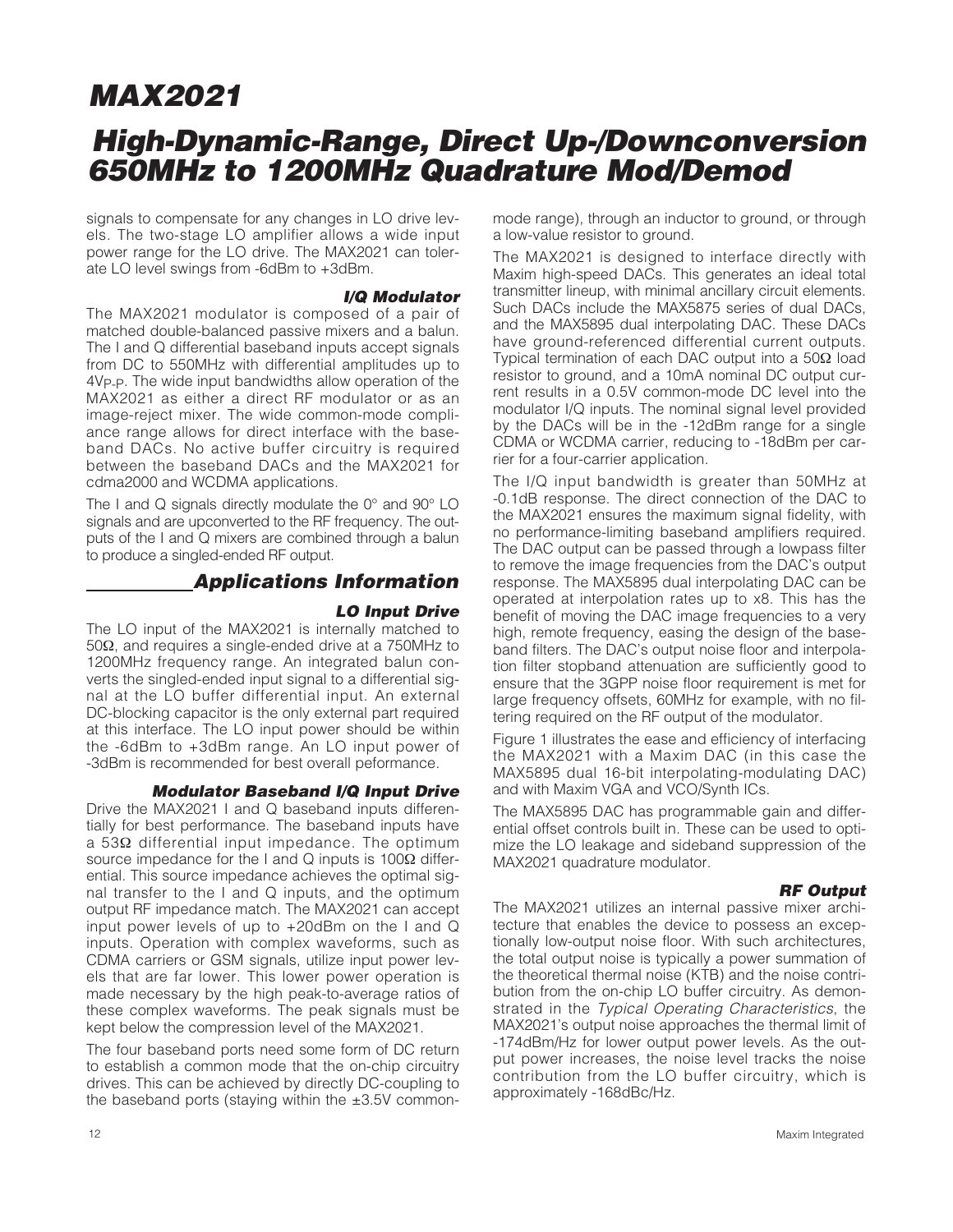## **High-Dynamic-Range, Direct Up-/Downconversion 650MHz to 1200MHz Quadrature Mod/Demod**



Figure 1. Transmitter Lineup



Figure 2. Diplexer Network Recommended for GSM 900 Transmitter Applications

The I/Q input power levels and the insertion loss of the device determine the RF output power level. The input power is a function of the delivered input I and Q voltages to the internal  $50Ω$  termination. For simple sinusoidal baseband signals, a level of 89mVp-p differential on the I and the Q inputs results in a -17dBm input power level delivered to the I and Q internal 50Ω terminations. This results in an RF output power of -23.2dBm.

#### **External Diplexer**

LO leakage at the RF port can be nulled to a level less than -80dBm by introducing DC offsets at the I and Q ports. However, this null at the RF port can be compromised by an improperly terminated I/Q IF interface. Care must be taken to match the I/Q ports to the driving DAC circuitry. Without matching, the LO's second-order ( $2f<sub>L</sub>$ O) term may leak back into the modulator's I/Q input port where it can mix with the internal LO signal to produce additional LO leakage at the RF output. This leakage effectively counteracts against the LO nulling. In addition, the LO signal reflected at the I/Q IF port produces a residual DC term that can disturb the nulling condition.

As demonstrated in Figure 2, providing an RC termination on each of the I+, I-, Q+, Q- ports reduces the amount of LO leakage present at the RF port under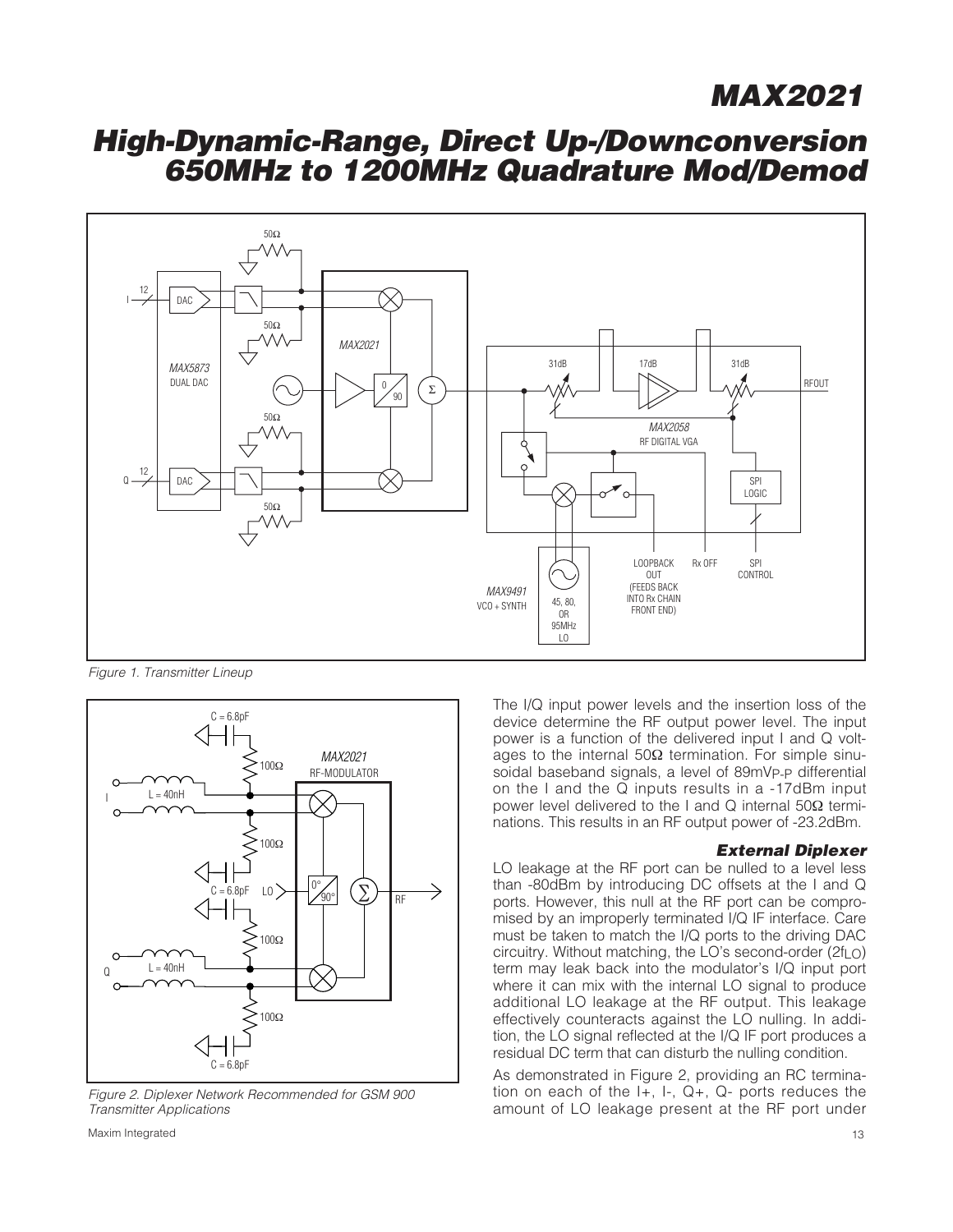## **High-Dynamic-Range, Direct Up-/Downconversion 650MHz to 1200MHz Quadrature Mod/Demod**

varying temperature, LO frequency, and baseband drive conditions. See the Typical Operating Characteristics for details. Note that the resistor value is chosen to be 100Ω with a corner frequency 1 / ( $2πRC$ ) selected to adequately filter the  $f_{LO}$  and  $2f_{LO}$  leakage, yet not affecting the flatness of the baseband response at the highest baseband frequency. The commonmode f<sub>LO</sub> and 2f<sub>LO</sub> signals at  $I+$ /I- and Q+/Q- effectively see the RC networks and thus become terminated in 50Ω (R/2). The RC network provides a path for absorbing the 2fLO and fLO leakage, while the inductor provides high impedance at f<sub>LO</sub> and 2f<sub>LO</sub> to help the diplexing process.

#### **RF Demodulator**

The MAX2021 can also be used as an RF demodulator (see Figure 3), downconverting an RF input signal directly to baseband. The single-ended RF input accepts signals from 650MHz to 1200MHz with power levels up to +30dBm. The passive mixer architecture produces a conversion loss of typically 9.2dB. The downconverter is optimized for high linearity and excellent noise performance, typically with a +35.2dBm IIP3, a P1dB of greater than +30dBm, and a 9.3dB noise figure.

A wide I/Q port bandwidth allows the port to be used as an image-reject mixer for downconversion to a quadrature IF frequency.

The RF and LO inputs are internally matched to  $50\Omega$ . Thus, no matching components are required, and only DC-blocking capacitors are needed for interfacing.

**Demodulator Output Port Considerations** Much like in the modulator case, the four baseband ports require some form of DC return to establish a common mode that the on-chip circuitry drives. This can be achieved by directly DC-coupling to the baseband ports

(staying within the  $\pm 3.5V$  common-mode range), through an inductor to ground, or through a low-value resistor to ground. Figure 4 shows a typical network that would be used to connect to each baseband port for demodulator operation. This network provides a common-mode DC return, implements a high-frequency diplexer to terminate unwanted RF terms, and also provides an impedance transformation to a possible higher impedance baseband amplifier.

The network  $C_a$ ,  $R_a$ ,  $L_a$  and  $C_b$  form a highpass/lowpass network to terminate the high frequencies into a load while passing the desired lower IF frequencies. Elements  $L_a$ ,  $C_b$ ,  $L_b$ ,  $C_c$ ,  $L_c$ , and  $C_d$  provide a possible impedance transformer. Depending on the impedance being transformed and the desired bandwidth, a fewer number of elements could be used. It is suggested that L<sub>a</sub> and C<sub>b</sub> always be used since they are part of the high frequency diplexer. If power matching is not a concern then this would reduce the elements to just the diplexer.

Resistor R<sub>b</sub> provides a DC return to set the common mode voltage. In this case, due to the on-chip circuitry, the voltage would be approx 0V DC. It can also be used to reduce the load impedance of the next stage. Inductor L<sub>d</sub> can provide a bit of high frequency gain peaking for wideband IF systems. Capacitor Ce is a DC block.

Typical values for  $C_a$ ,  $R_a$ ,  $L_a$ , and  $C_b$  would be 1.5pF, 50Ω, 11nH, and 4.7pF, respectively. These values can change depending on the LO, RF, and IF frequencies used. Resistor R<sub>b</sub> is in the 50Ω to 200Ω range

The circuitry presented in Figure 4 does not allow for LO leakage at RF port nulling. Depending on the LO at RF leakage requirement, a trim voltage might need to be introduced on the baseband ports to null the LO leakage.



Figure 3. MAX2021 Demodulator Configuration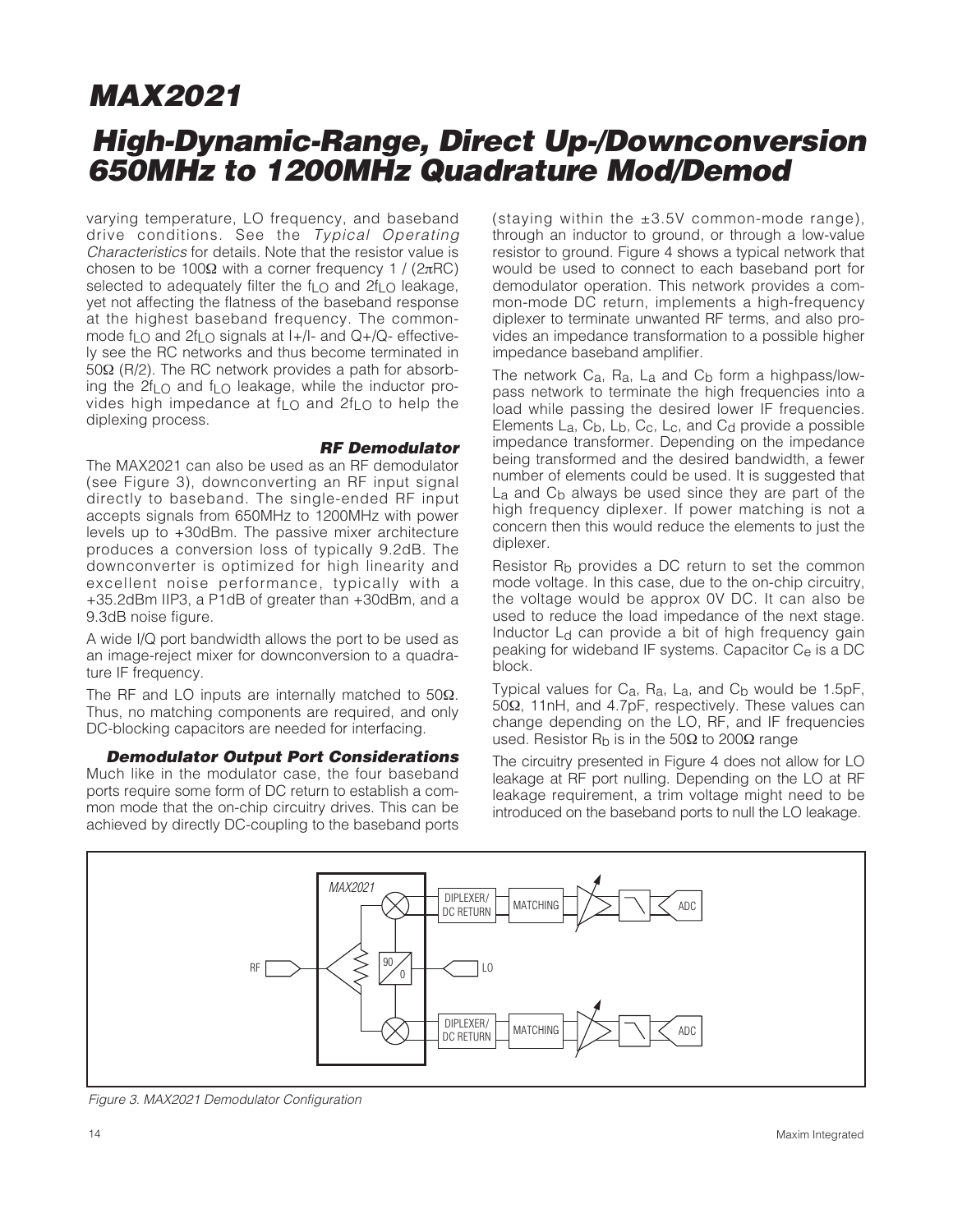### **High-Dynamic-Range, Direct Up-/Downconversion 650MHz to 1200MHz Quadrature Mod/Demod**



Figure 4. Baseband Port Typical Filtering and DC Return Network



Figure 5. Demodulator Combining Diagram

#### **Power Scaling with Changes to the Bias Resistors**

Bias currents for the LO buffers are optimized by fine tuning resistors R1, R2, and R3. Maxim recommends using  $±1\%$ -tolerance resistors; however, standard  $±5\%$ values can be used if the  $\pm 1\%$  components are not readily available. The resistor values shown in the Typical Application Circuit were chosen to provide peak performance for the entire 650MHz to 1200MHz band. If desired, the current can be backed off from this nominal value by choosing different values for R1, R2, and R3. Tables 1 and 2 outline the performance trade-offs that can be expected for various combinations of these bias resistors. As noted within the tables, the performance trade-offs may be more pronounced for different operating frequencies. Contact the factory for additional details.

#### **Layout Considerations**

A properly designed PCB is an essential part of any RF/microwave circuit. Keep RF signal lines as short as possible to reduce losses, radiation, and inductance. For the best performance, route the ground pin traces directly to the exposed pad under the package. The PCB exposed pad **MUST** be connected to the ground plane of the PCB. It is suggested that multiple vias be used to connect this pad to the lower-level ground planes. This method provides a good RF/thermal conduction path for the device. Solder the exposed pad on the bottom of the device package to the PCB. The MAX2021 evaluation kit can be used as a reference for board layout. Gerber files are available upon request at **[www.maximintegrated.com](http://www.maximintegrated.com)**.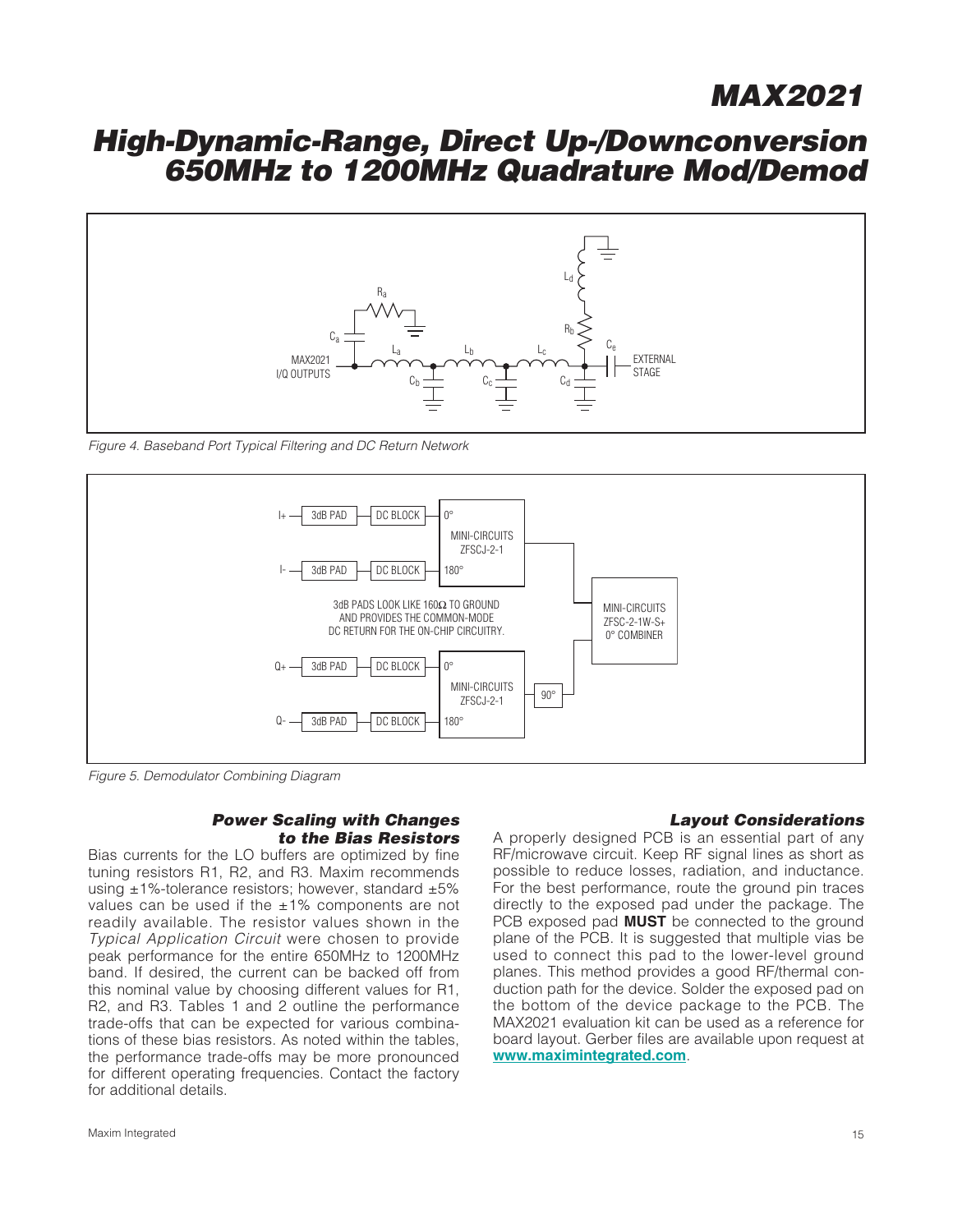## **High-Dynamic-Range, Direct Up-/Downconversion 650MHz to 1200MHz Quadrature Mod/Demod**

| <b>LO FREQ</b><br>(MHz) | <b>RF FREQ</b><br>(MHz) | R1<br><b>(Ω)</b> | R <sub>2</sub><br>(Ω) | R <sub>3</sub><br>(Ω) | <b>Icc</b><br>(mA) | OIP <sub>3</sub><br>(dBm) | <b>LO LEAK</b><br>(dBm) | <b>IMAGE REJ</b><br>(dBc) | OIP <sub>2</sub><br>(dBm) |
|-------------------------|-------------------------|------------------|-----------------------|-----------------------|--------------------|---------------------------|-------------------------|---------------------------|---------------------------|
|                         |                         | 420              | 620                   | 330                   | 271                | 19.6                      | $-32.1$                 | 23.9                      | 50.5                      |
|                         |                         | 453              | 665                   | 360                   | 253                | 21.9                      | $-32.7$                 | 34.0                      | 51.0                      |
| 800                     | 801.8                   | 499              | 698                   | 402                   | 229                | 18.9                      | $-33.7$                 | 30.0                      | 52.6                      |
|                         |                         | 549              | 806                   | 464                   | 205                | 15.7                      | $-34.4$                 | 23.7                      | 46.0                      |
|                         |                         | 650              | 1000                  | 550                   | 173                | 13.6                      | $-34.2$                 | 23.3                      | 32.3                      |
|                         |                         |                  |                       |                       |                    |                           |                         |                           |                           |
|                         |                         | 420              | 620                   | 330                   | 271                | 20.7                      | $-31.4$                 | 43.4                      | 54.0                      |
|                         | 901.8                   | 453              | 665                   | 360                   | 253                | 21.6                      | $-31.6$                 | 42.4                      | 55.4                      |
| 900                     |                         | 499              | 698                   | 402                   | 229                | 20.6                      | $-31.8$                 | 42.7                      | 59.8                      |
|                         |                         | 549              | 806                   | 464                   | 205                | 19.0                      | $-31.9$                 | 40.3                      | 50.7                      |
|                         |                         | 650              | 1000                  | 550                   | 173                | 14.9                      | $-30.5$                 | 25.0                      | 34.6                      |
|                         |                         |                  |                       |                       |                    |                           |                         |                           |                           |
|                         |                         | 420              | 620                   | 330                   | 271                | 22.4                      | $-32.8$                 | 39.3                      | 55.5                      |
|                         |                         | 453              | 665                   | 360                   | 253                | 22.2                      | $-33.2$                 | 39.1                      | 56.3                      |
| 1000                    | 1001.8                  | 499              | 698                   | 402                   | 229                | 19.9                      | $-33.8$                 | 43.5                      | 55.0                      |
|                         |                         | 549              | 806                   | 464                   | 205                | 17.6                      | $-34.8$                 | 40.5                      | 51.4                      |
|                         |                         | 650              | 1000                  | 550                   | 173                | 14.6                      | $-33.9$                 | 36.8                      | 32.8                      |

#### **Table 1. Typical Performance Trade-Offs as a Function of Current Draw—Modulator Mode**

**Note:**  $V_{CC} = 5V$ ,  $P_{LO} = 0$ dBm,  $T_A = +25^{\circ}C$ ,  $I/Q$  voltage levels = 1.4Vp-p differential.

#### **Power-Supply Bypassing**

Proper voltage-supply bypassing is essential for highfrequency circuit stability. Bypass all VCC\_ pins with 33pF and 0.1µF capacitors placed as close to the pins as possible. The smallest capacitor should be placed closest to the device.

To achieve optimum performance, use good voltagesupply layout techniques. The MAX2021 has several RF processing stages that use the various VCC\_ pins, and while they have on-chip decoupling, offchip interaction between them may degrade gain, linearity, carrier suppression, and output power-control range. Excessive coupling between stages may degrade stability.

#### **Exposed Pad RF/Thermal Considerations**

The EP of the MAX2021's 36-pin TQFN-EP package provides a low thermal-resistance path to the die. It is important that the PCB on which the IC is mounted be designed to conduct heat from this contact. In addition, the EP provides a low-inductance RF ground path for the device.

The exposed pad (EP) **MUST** be soldered to a ground plane on the PCB either directly or through an array of plated via holes. An array of 9 vias, in a 3 x 3 array, is suggested. Soldering the pad to ground is critical for efficient heat transfer. Use a solid ground plane wherever possible.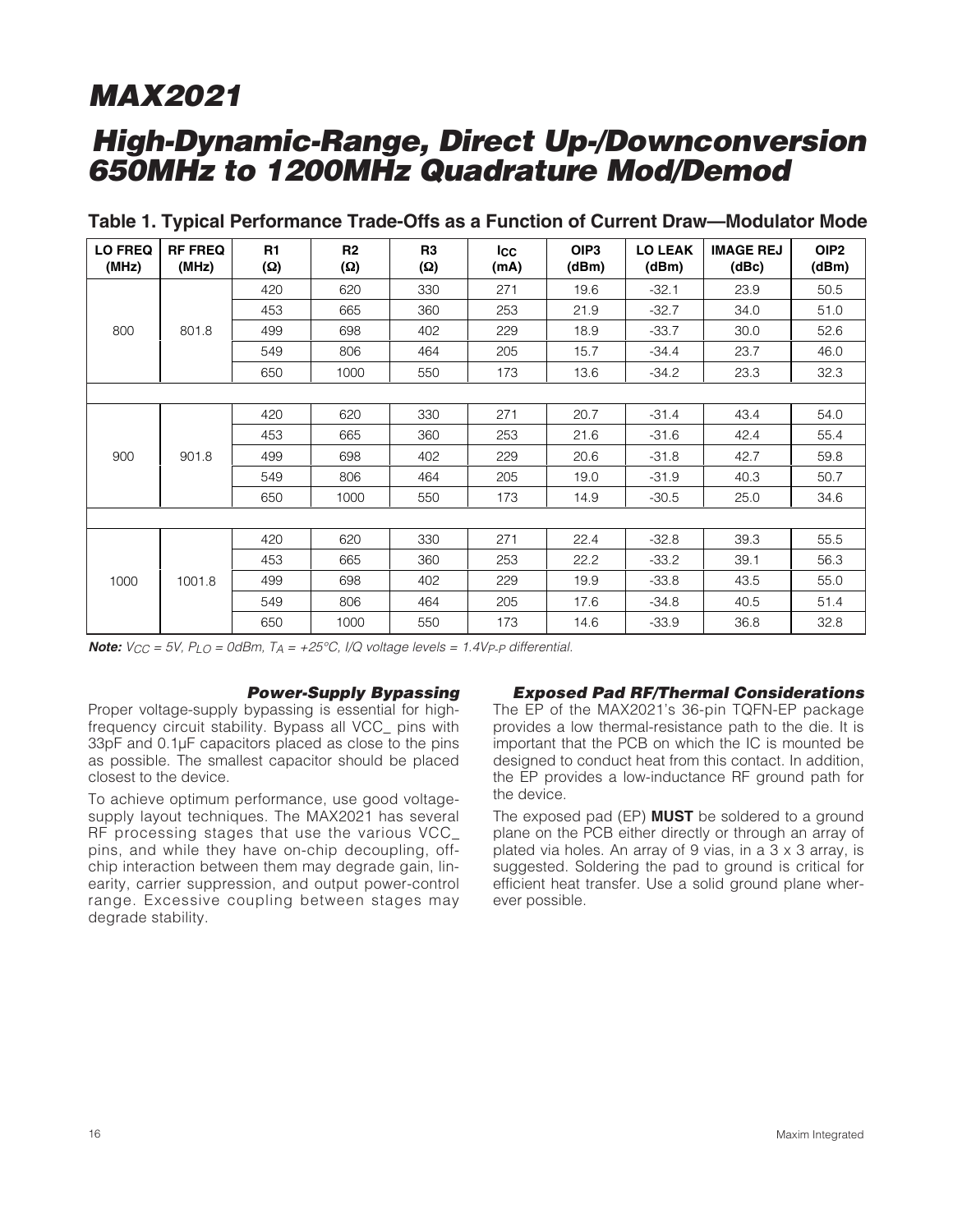## **High-Dynamic-Range, Direct Up-/Downconversion 650MHz to 1200MHz Quadrature Mod/Demod**

| <b>LO FREQ</b><br>(MHz) | <b>RF FREQ</b><br>(MHz) | R1<br>(Ω) | R <sub>2</sub><br>(Ω) | R <sub>3</sub><br>(Ω) | <b>Icc</b><br>(mA) | <b>CONVERSION</b><br>LOSS (dB) | IIP3<br>(dBm) | 57MHz IIP2<br>(dBm) |    |
|-------------------------|-------------------------|-----------|-----------------------|-----------------------|--------------------|--------------------------------|---------------|---------------------|----|
|                         |                         | 420       | 620                   | 330                   | 269                | 9.8                            | 33.85         | 62.1                |    |
|                         |                         | 453       | 665                   | 360                   | 254                | 9.83                           | 33.98         | 62.9                |    |
| 800                     | 771                     | 499       | 698                   | 402                   | 230                | 9.81                           | 32.2          | 66.6                |    |
|                         |                         | 549       | 806                   | 464                   | 207                | 9.84                           | 31.1          | 66.86               |    |
|                         |                         | 650       | 1000                  | 550                   | 173                | 9.95                           | 29.87         | 65.25               |    |
|                         |                         |           |                       |                       |                    |                                |               |                     |    |
|                         | 871                     |           | 420                   | 620                   | 330                | 269                            | 9.21          | 33.1                | 68 |
|                         |                         | 453       | 665                   | 360                   | 254                | 9.25                           | 33.9          | 66.87               |    |
| 900                     |                         | 499       | 698                   | 402                   | 230                | 9.36                           | 34.77         | 66.7                |    |
|                         |                         | 549       | 806                   | 464                   | 207                | 9.39                           | 35.3          | 66.6                |    |
|                         |                         | 650       | 1000                  | 550                   | 173                | 9.46                           | 32            | 64.64               |    |
|                         |                         |           |                       |                       |                    |                                |               |                     |    |
|                         |                         | 420       | 620                   | 330                   | 269                | 9.47                           | 34.9          | > 77.7              |    |
|                         |                         | 453       | 665                   | 360                   | 254                | 9.5                            | 35.4          | > 77.5              |    |
| 1000                    | 971                     | 499       | 698                   | 402                   | 230                | 9.53                           | 34.58         | > 76.5              |    |
|                         |                         | 549       | 806                   | 464                   | 207                | 9.5                            | 33.15         | > 76.5              |    |
|                         |                         | 650       | 1000                  | 550                   | 173                | 9.61                           | 31.5          | 76                  |    |

### **Table 2. Typical Performance Trade-Offs as a Function of Current Draw—Demodulator Mode**

Note: Used on PCB 180° combiners and off PCB quadrature combiner with V<sub>CC</sub> = 5V, P<sub>RF</sub> = -3dBm, P<sub>LO</sub> = 0dBm, T<sub>A</sub> = +25°C, IF1 <sup>=</sup> 28MHz, IF2 = 29MHz.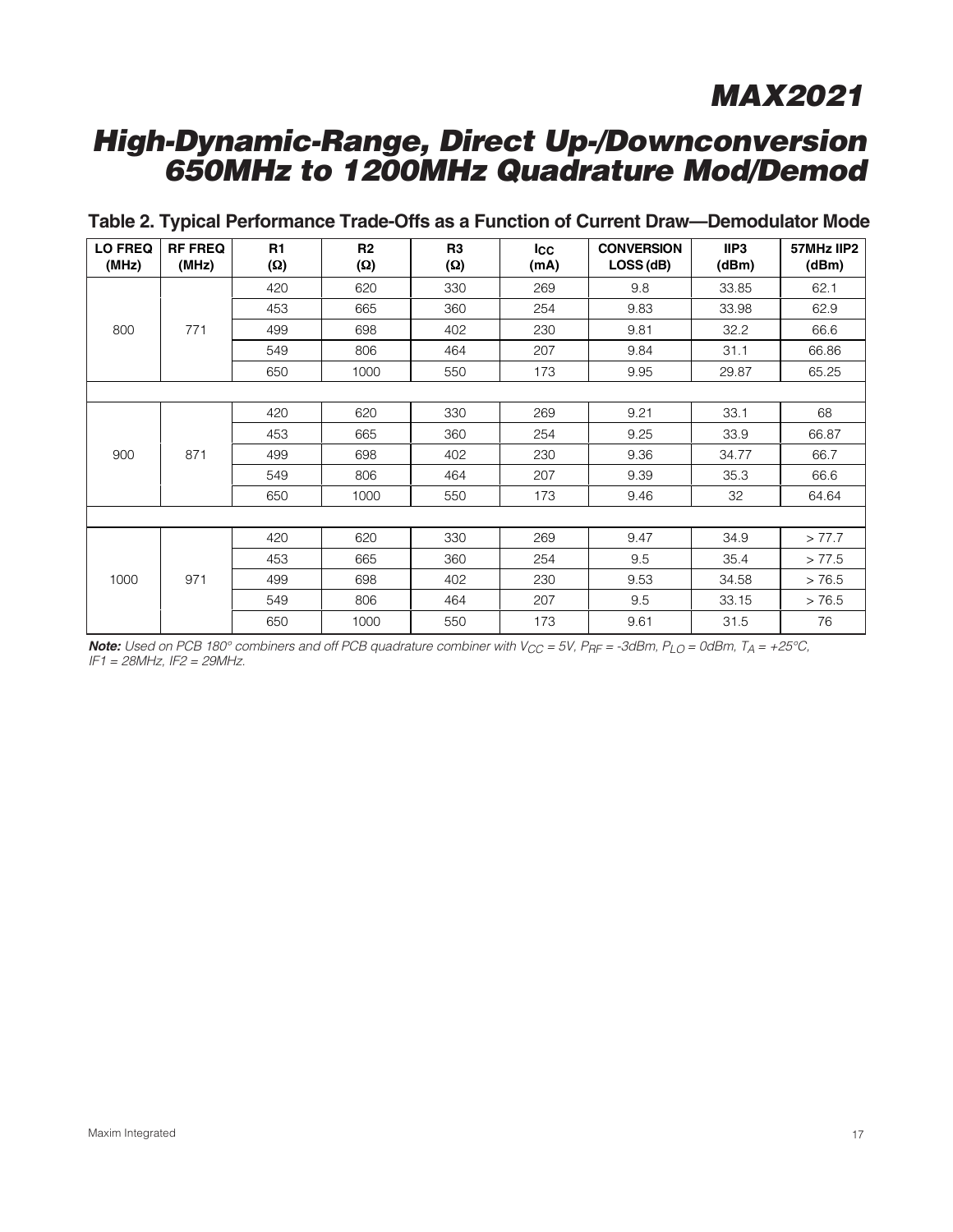## **High-Dynamic-Range, Direct Up-/Downconversion 650MHz to 1200MHz Quadrature Mod/Demod**



### **Pin Configuration/Functional Diagram**

### **Chip Information**

PROCESS: SiGe BiCMOS

### **Package Information**

For the latest package outline information and land patterns (footprints), go to **[www.maximintegrated.com/packages](http://www.maximintegrated.com/packages)**. Note that a "+", "#", or "-" in the package code indicates RoHS status only. Package drawings may show a different suffix character, but the drawing pertains to the package regardless of RoHS status.

| <b>PACKAGE</b> | <b>PACKAGE</b> | <b>OUTLINE</b> | LAND               |  |
|----------------|----------------|----------------|--------------------|--|
| <b>TYPE</b>    | <b>CODE</b>    | NO.            | <b>PATTERN NO.</b> |  |
| TOFN           | $T3666+2$      | 21-0141        | 90-0049            |  |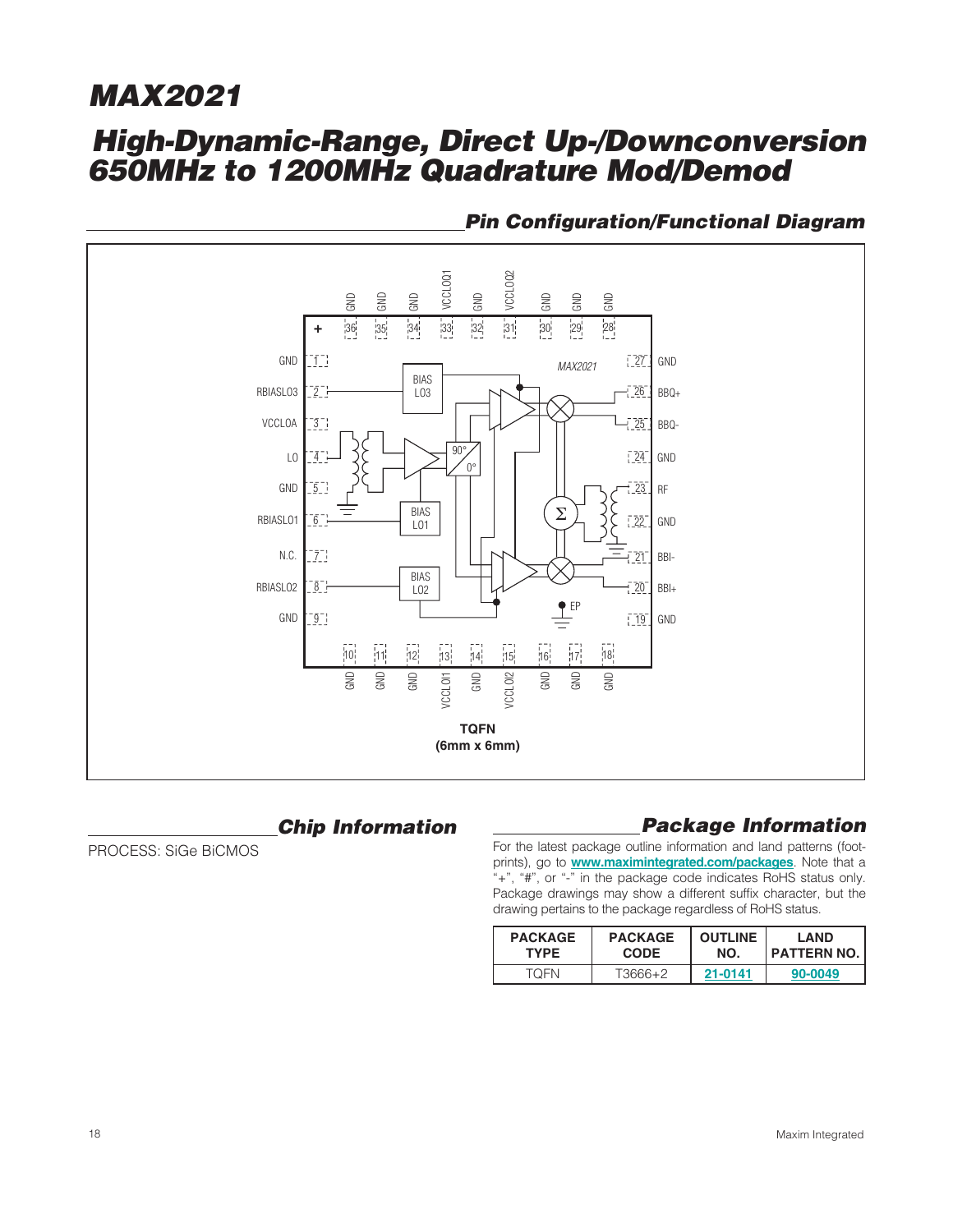## **High-Dynamic-Range, Direct Up-/Downconversion 650MHz to 1200MHz Quadrature Mod/Demod**





|  | Table 3. Component List Referring to the Typical Application Circuit |  |  |
|--|----------------------------------------------------------------------|--|--|
|  |                                                                      |  |  |

| <b>COMPONENT</b>                                                                     | <b>VALUE</b>       | <b>DESCRIPTION</b>                                   |
|--------------------------------------------------------------------------------------|--------------------|------------------------------------------------------|
| C1, C6, C7, C10, C13                                                                 | 33pF               | 33pF ±5%, 50V C0G ceramic capacitors (0402)          |
| C <sub>2</sub> , C <sub>5</sub> , C <sub>8</sub> , C <sub>11</sub> , C <sub>12</sub> | 0.1 <sub>µ</sub> F | $0.1 \mu$ F ± 10%, 16V X7R ceramic capacitors (0603) |
| C3                                                                                   | 82pF               | 82pF ±5%, 50V C0G ceramic capacitor (0402)           |
| C <sub>9</sub>                                                                       | 8.2pF              | 8.2pF ±0.1pF, 50V C0G ceramic capacitor (0402)       |
| R <sub>1</sub>                                                                       | $432\Omega$        | $432\Omega \pm 1\%$ resistor (0402)                  |
| R <sub>2</sub>                                                                       | $619\Omega$        | $619\Omega \pm 1\%$ resistor (0402)                  |
| R <sub>3</sub>                                                                       | $332\Omega$        | $332\Omega \pm 1\%$ resistor (0402)                  |